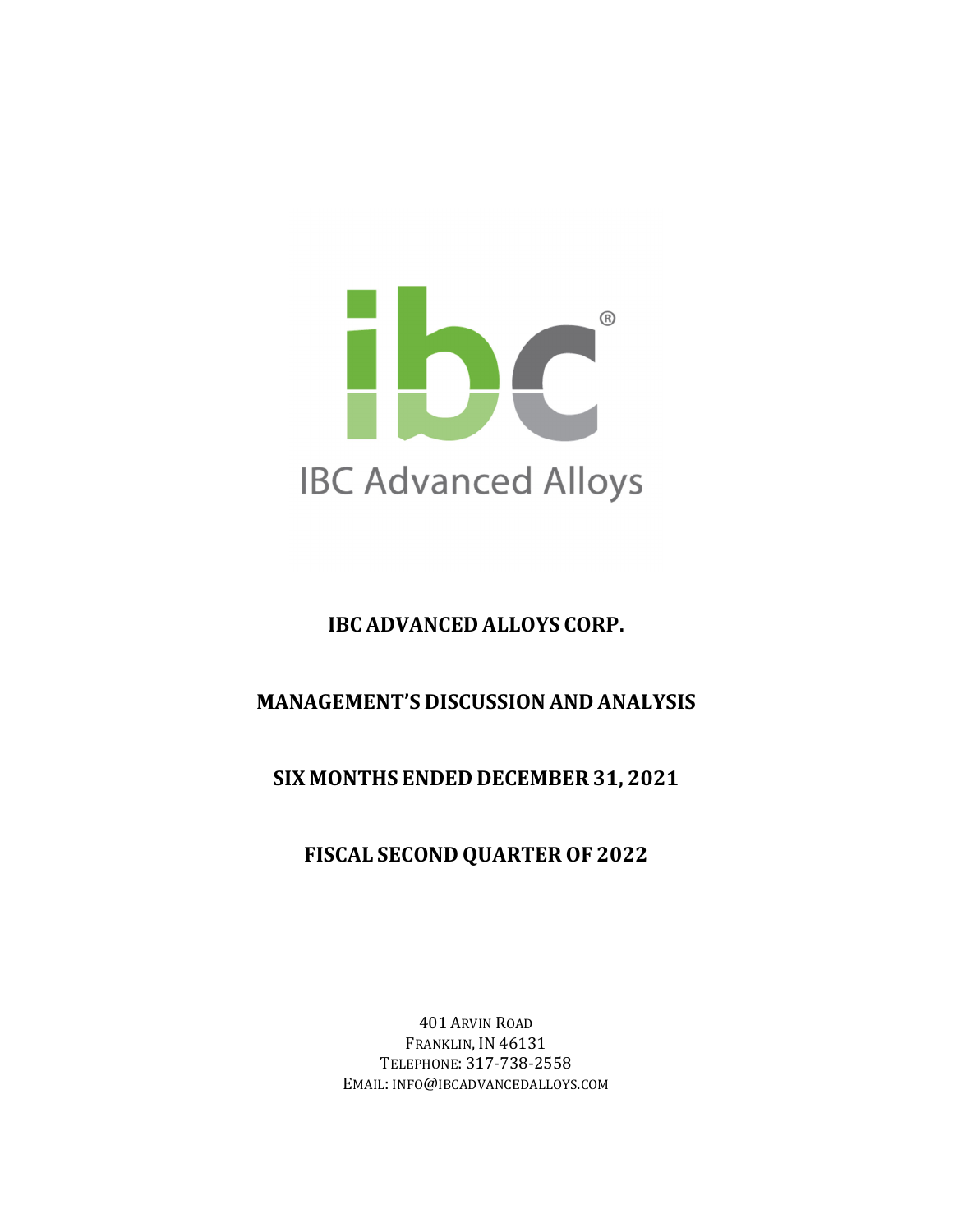# **Table of Contents**

| Recent Corporate Developments, Business Initiatives, and Subsequent Events 5 |  |
|------------------------------------------------------------------------------|--|
|                                                                              |  |
|                                                                              |  |
|                                                                              |  |
|                                                                              |  |
|                                                                              |  |
|                                                                              |  |
|                                                                              |  |
|                                                                              |  |
|                                                                              |  |
|                                                                              |  |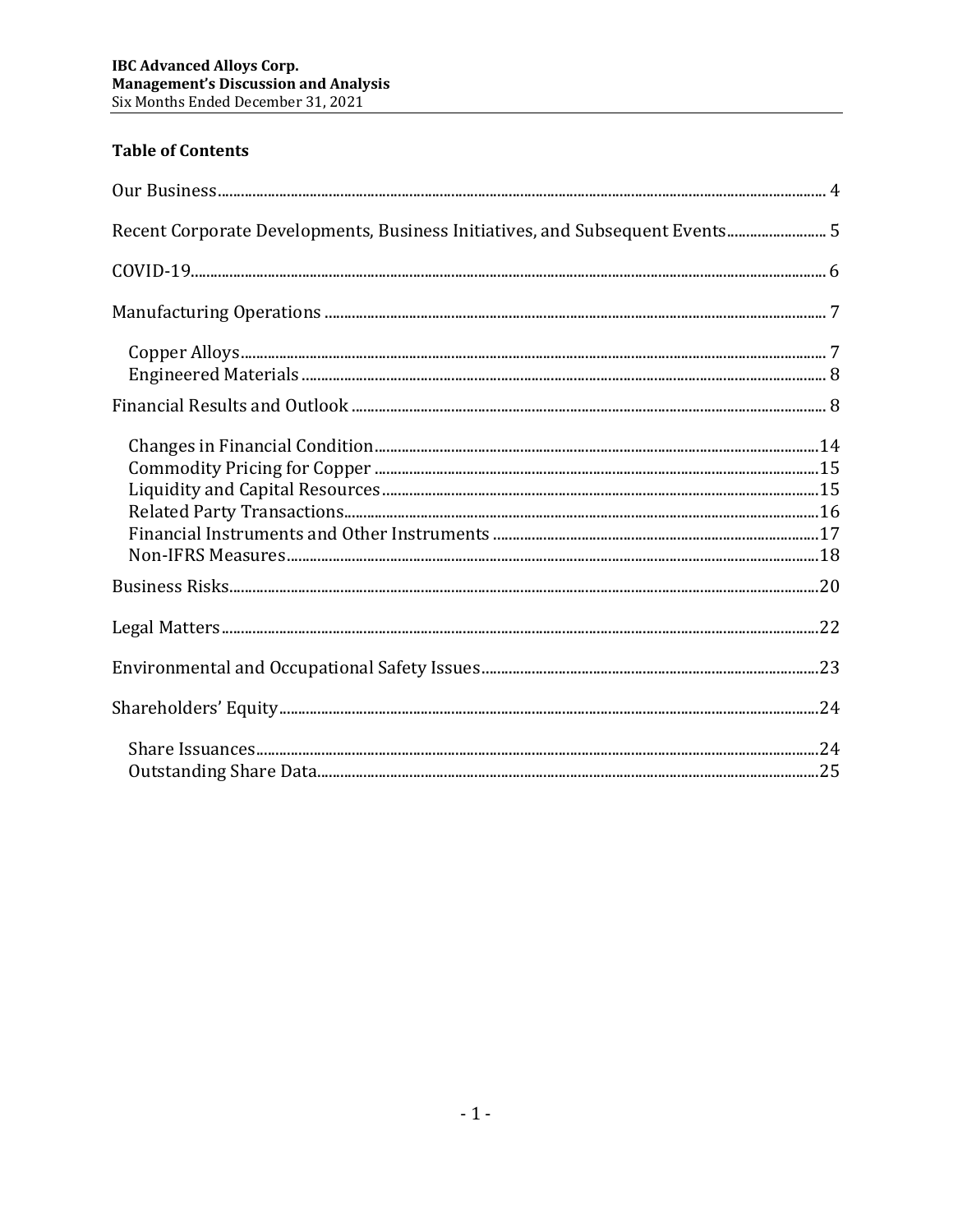*The following is management's discussion and analysis ("MD&A") of IBC Advanced Alloys Corp. and its subsidiaries, prepared as of February 28, 2022. This MD&A should be read together with the audited consolidated financial statements and related notes for the fiscal year ended June 30, 2021. Financial amounts, other than amounts per share or per pound, are presented in United States dollars ("\$") unless indicated otherwise. Canadian dollar amounts are denoted by "C\$". The terms "IBC", "we", "us", and "our" refer to IBC Advanced Alloys Corp. and its subsidiaries, unless the context otherwise requires.*

*This MD&A contains "forward‐looking information" or "forward‐looking statements" within the meaning of applicable securities legislation, concerning future financial or operating performance of IBC and its business and operations. Forward‐looking statements consist of statements that are not purely historical, including any statements regarding beliefs, plans, expectations, or intentions* regarding the future. Often, but not always, forward-looking statements can be identified by the use of *words such as "plans", "expects", "budget", "scheduled", "estimates", "forecasts", "intends", "anticipates", or "believes" or variations (including negative and grammatical variations) of such words and phrases or statements that certain actions, events, or results "may", "could", "would",* "should", "might" or "will" be taken, occur, or be achieved. No assurance can be given that any of the events anticipated by the forward-looking statements will occur or, if they do occur, what benefits we *will obtain from them. These forward‐looking statements reflect management's current views and are based on certain assumptions and are effective only as of the date of this MD&A. These assumptions, which include management's current expectations, estimates, and assumptions about certain projects and the markets we operate in, the global economic environment, interest rates, exchange rates and, our business strategy, plans, outlook and shareholder value, projections, targets and expectations and our ability to manage our assets and operating costs, may prove to be incorrect.*

*Forward‐looking statements are subject to known and unknown risks, uncertainties, and other factors that may cause our actual results, level of activity, performance, or achievements to be materially different from those expressed or implied by such forward‐looking statements, including: our estimates regarding capital requirements; future production, future cash, and total costs of production for our manufacturing operations; our expectations with respect to transactions with third parties; changes in general economic conditions; the financial markets; commercial demand for our products; changes in, and the effects of, the laws, regulations, and government policies affecting operations; uncertainties in the market price for minerals and metals, such as copper, beryllium and other inputs we consume, and currency exchange rate fluctuations. Although we have attempted to identify factors that would cause actual actions, events, or results to differ materially from those disclosed in the forward‐looking statements or information, there may be other factors that cause actual results, performances, achievements, or events not to be as anticipated, estimated, or intended. Other factors that could cause* actual results to differ materially include, but are not limited to, those set forth in our most recent *Annual Information Form under "Risk Factors". Also, many factors are beyond our control.*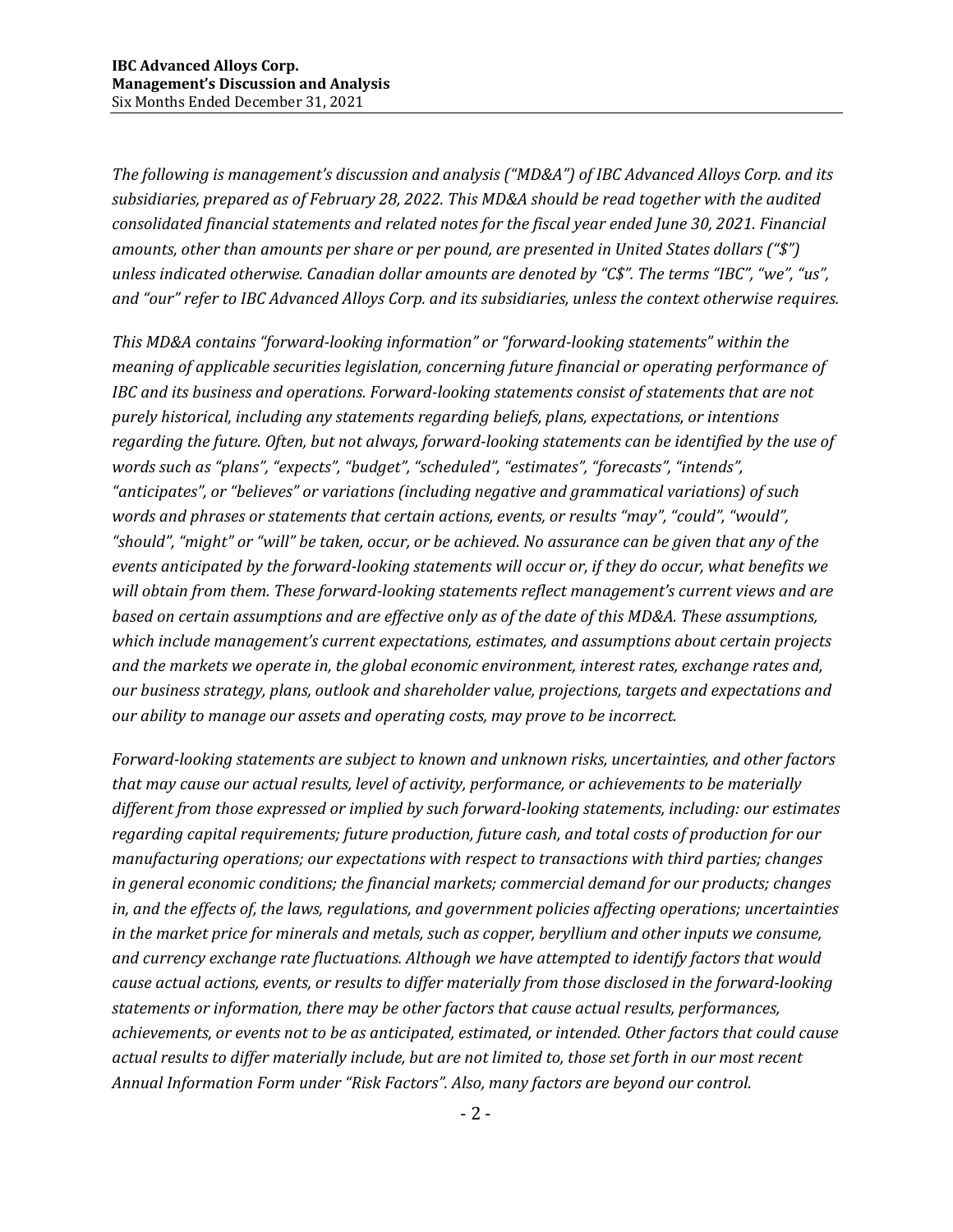*Accordingly, readers should not place undue reliance on forward‐looking statements or information. We undertake no obligation to reissue or update forward‐looking statements or information as a result of new information or events after the date hereof, except as may be required by applicable securities laws. All forward‐looking information and statements made in this MD&A are qualified by this cautionary statement.* 

*Certain information in this MD&A may be considered a "financial outlook" within the meaning of applicable securities legislation. Any financial outlook set out in this MD&A is based on a number of significant assumptions. The purpose of this financial outlook is to provide readers with disclosure regarding our reasonable expectations as to the anticipated results of its proposed business activities for the periods indicated. Readers are cautioned that the financial outlook may not be appropriate for*  $other$  *purposes.* 

*The Company's financial statements for the period ended December 31, 2021 have been prepared in accordance with IAS 34 – Interim Financial Reporting using accounting policies consistent with International Financial Reporting Standards ("IFRS"), as issued by the International Accounting Standards Board ("IASB"), using accounting policies consistent with IFRS as issued by the IASB and interpretations of the International Financial Reporting Interpretations Committee. Additional information relating to us, including our most recent Annual Information Form, is available for view on SEDAR at www.sedar.com.*

### Executive Summary

*Except as noted, all financial amounts are determined in accordance with IFRS.*

- **Company Swings to Profitability, Buoyed by Sharply Higher Sales** We booked comprehensive income of \$344,000 in the quarter, or \$0.00 per share, which compared to a loss of \$304,000, or (\$0.00) in the prior-year period. Comprehensive sales increased 44.5% in the quarter over the prior-year period and were higher by 51.9% year to date over the prior-year period. We recorded a consolidated comprehensive loss of (\$237,000) in the six-month period ended December 31, 2021, compared to (\$1,259,000) for the prior year ended December 31, 2020.
- **Beryllium‐Aluminum Alloy Sales Continue to Climb for Sixth Straight Quarter: :** Engineered Materials ("EM") division sales of beryllium-aluminum ("BeAl") alloy products rose by 89% in the quarter as compared to the comparable prior-year period, and 126.5% as compared to the prior year. Driven largely by increased commercial product sales, this marked the 6th straight quarter of higher EM division sales.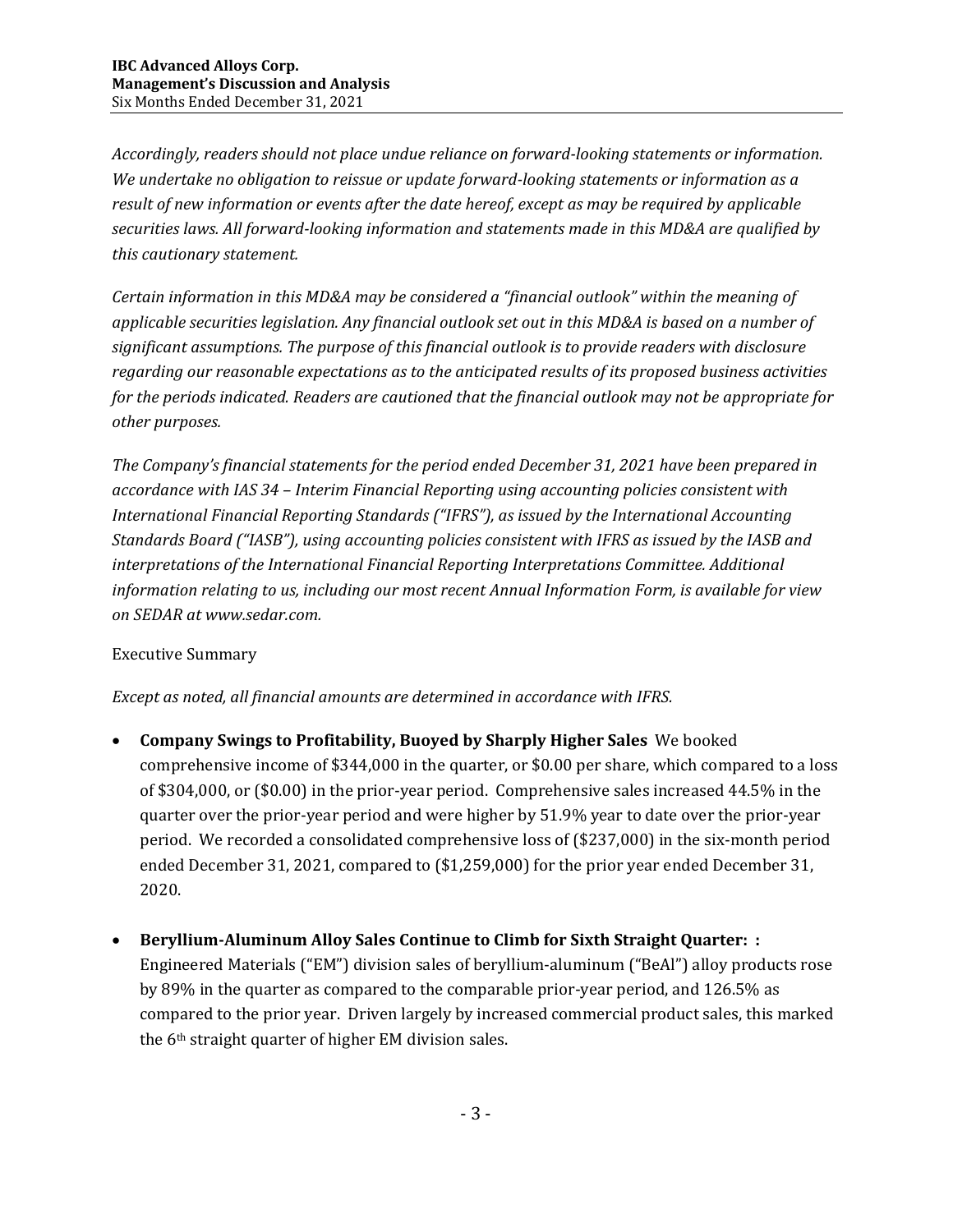- **Copper Alloy Division Sales Also Higher by Double Digits:** Copper Alloys division sales rose by 12.7% in the quarter as compared to the prior-year period, and by 11.4% year to date over the prior-year period.
- **Comprehensive Gross Margin Continues to Strengthen:** Consolidated gross margin improved in the quarter to 26.7% from 17.0% in the prior-year period. Gross margin for the EM division rose to 42.1% from 26.0% in the quarter ended December 31, 2021. Copper Alloy's gross margin decreased in the quarter and year, mostly due to higher material costs and costs associated with the division's consolidation and new facility construction efforts at our Franklin, Ind. facility.
- **Consolidated Adjusted EBITDA1 Sharply Higher**: Our Consolidated adjusted earnings before interest, taxes, depreciation, and amortization ("Adjusted EBITDA") for the quarter ended December 31, 2021, rose by 301% to \$1,095,000 from\$273,000 for the prior-year period. In the six-month period ended Dec. 31, 2021 Adjusted EBITDA jumped 757% to \$1,303,000, from \$152,000 in the prior-year period. The increase is primarily due to higher sales at our EM division.

### **OUR BUSINESS**

We are primarily engaged in developing and manufacturing advanced alloys, such as BeAl alloys and specialty copper alloys, for a variety of customers in the defense and non-defense sectors, including those in aerospace, automotive, marine defense, electronics, industrial equipment, oil and gas, among others. Headquartered in Franklin, IN, we currently operate two plants in the United States ("U.S.") that manufacture, heat-treat, machine, or market copper-beryllium, berylliumaluminum ("BeAl") alloys, copper-based master alloys, and similar specialty alloy products including BeAl castings.

Our manufacturing operations currently employ 85 people and comprise two divisions: Copper Alloys and Engineered Materials.

 Copper Alloys manufactures and distributes a wide variety of copper alloys as castings and forgings: beryllium copper; chrome copper; oxygen-free high conductivity copper and aluminum bronze as plate, block, bar, rings; and specialty copper alloy forgings. The

<sup>&</sup>lt;sup>1</sup> We report non-IFRS measures such as "Adjusted EBITDA" and "Operating Income". Please see information on this and other non-IFRS measures in the "Non-IFRS Measures" section of this MD&A.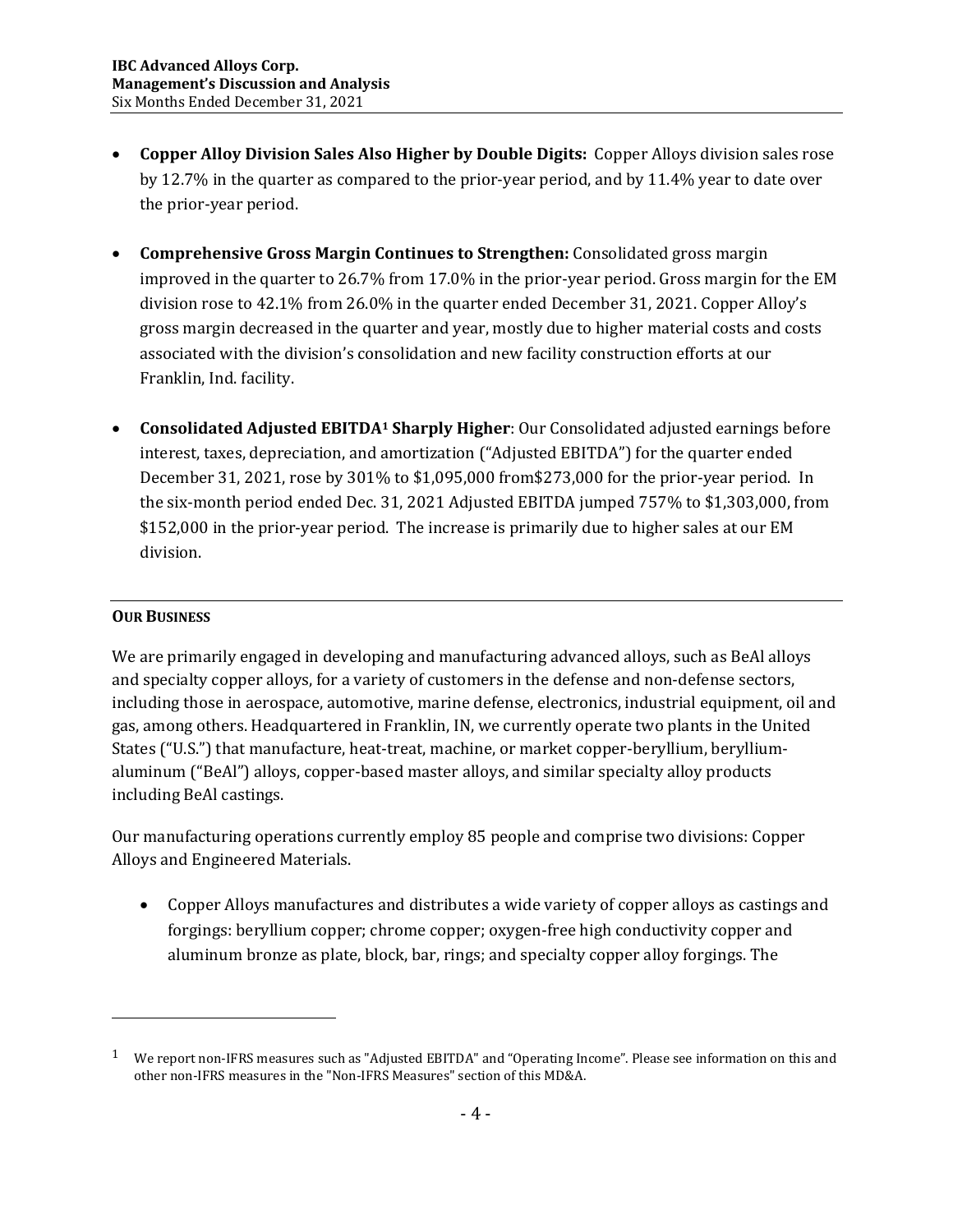industries we serve with these products include the industrial welding, oil and gas, plastic mold, metal melting, marine defense, electronic and industrial equipment markets.

 Engineered Materials manufactures and supplies high-performance, precision-cast BeAl components to the aerospace and high-tech manufacturing sectors.

We were formed by an amalgamation under the laws of British Columbia on November 23, 2007, and our common shares are listed on the TSX Venture Exchange (the "TSX-V") under the symbol "IB" and on the OTCQB market under "IAALF".

### **RECENT CORPORATE DEVELOPMENTS, BUSINESS INITIATIVES, AND SUBSEQUENT EVENTS**

- On July 29, 2021, we replaced our line of credit agreement with BMO Harris Bank with a line of credit agreement with Iron Horse Credit, LLC with a facility limit of \$4,000,000 which bears interest at 1.166% per month. We also entered into an account sale and purchase agreement ("ASPA") to provide \$4,000,000 in advance purchase financing between Sallyport Commercial Finance LLC and our subsidiaries. The ASPA bears interest at the prevailing prime rate plus 2% per year. The initial term of both the line of credit and the ASPA is 12 months with an inter-creditor facility between Iron Horse Credit, LLC and Sallyport Commercial Finance LLC which requires that we maintain a minimum debt service coverage and positive cash flows as they pertain to our operations.
- On October 4, 2021, we entered into a 51-month financing agreement among Utica Leaseco LLC and Utica Equipment Finance, LLC (collectively, "Utica") and certain of our U.S. subsidiaries. With the financing agreement with Utica, we granted a security interest in certain equipment located on our premises in exchange for \$900,000 under a four-year term loan. We make monthly payments of \$24,390, with the monthly payments increasing by 1.00% for every 0.25% increase to the prime rate of Comerica Bank. We have used the proceeds of the financing agreement to advance the Copper Alloys division's consolidation and expansion and for working capital purposes.
- On October 14, 2021, we completed a second definitive funding agreement with the Lind Partners for an initial amount of \$1,500,000. We have executed a convertible security funding agreement for the issue of a convertible security in the principal amount of \$1,500,000 (the "Convertible Security") to Lind Global Fund II, LP, managed by the Lind Partners, LLC (together, the "investor" or "Lind"). The Convertible Security had a principal amount of \$1,500,000, with a prepaid interest amount of \$187,500 for an aggregate face value of \$1,687,500 and is due in October 2023. The Principal Amount less a \$75,000 closing fee is convertible into IBC common shares at the option of the Investor at a fixed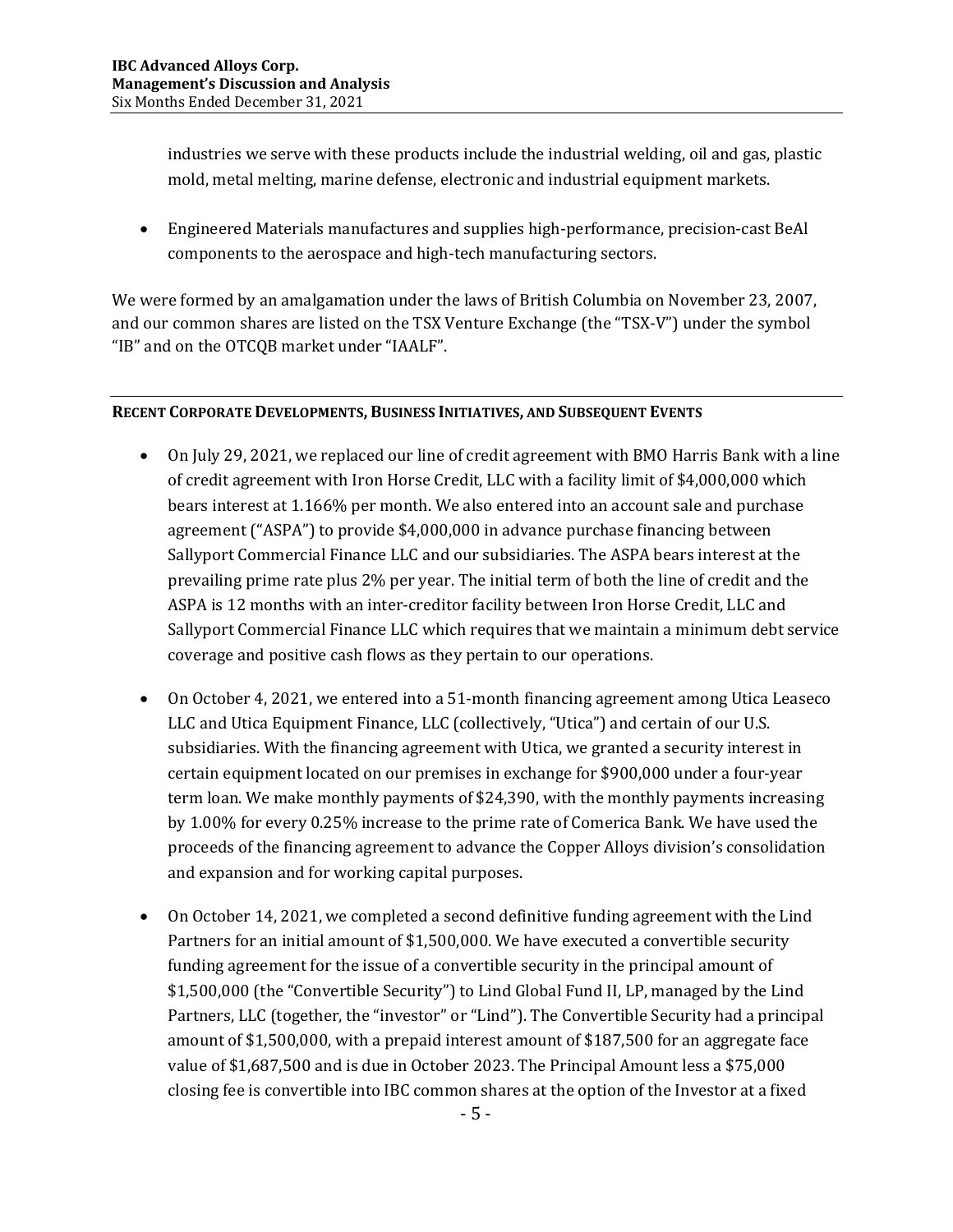conversion price per share of C\$0.21. We make monthly repayments of \$75,000 commencing in February 2022. In connection with the issuance of the Convertible Security, the Investor received 4,270,591 common share purchase warrants with an exercise price equal to C\$0.21, which expire in October 2023. The Investor has the right to invest another \$750,000 with an additional interest amount of \$93,750 with pro-rata terms and fees.

- On October 19, 2021, we promoted Ben Rampulla to serve as our Chief Technology Officer, a new position, appointed Mark Doelling, a 30-year veteran of the specialty alloy industry, to replace Mr. Rampulla as President of the Engineered Materials division.
- On January 24, 2022 we completed the payments on the \$1,700,000 term loan with BMO Harris Bank, fully satisfying the obligations on this mortgage.

# **COVID‐19**

Although COVID-19 has forced many businesses to close or significantly scale back, we have been able to continue manufacturing our strategic alloy products because of our essential role as part of the U.S. defense industrial base. All of our U.S. facilities have remained in operation since the start of the pandemic and are serving customers in both the defense and commercial sectors. Copper Alloys order intake has generally increased since the start of our 2022 fiscal year, and we believe that the negative effects of the pandemic will continue to diminish over the balance of fiscal year 2022.

We are still subject to material COVID-19-related risks such as the following:

- State or local governments may require that our facilities close or they may impose operating restrictions, such as physical distancing, that make opening our operations uneconomic.
- Our employees may contract COVID-19 and make it difficult or impossible for us to operate normally.
- The effect of COVID-19 on the economy as a whole and on our customers may lead to a reduction in order intake.
- Customers may continue to pay amounts due to us behind schedule, adversely affecting our liquidity.
- General economic concerns may make it difficult to obtain or renew debt facilities or raise equity funding on acceptable terms or at all.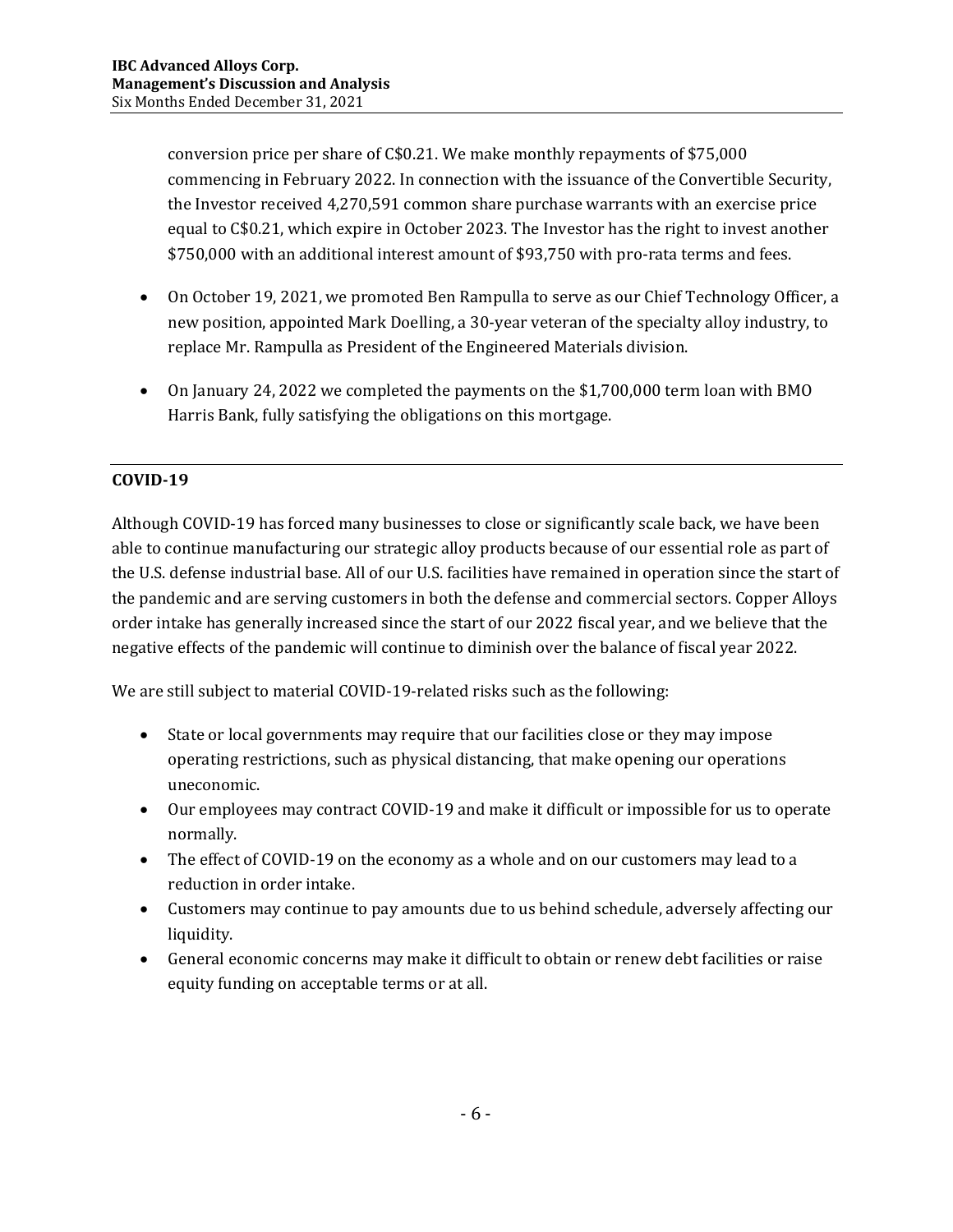#### **MANUFACTURING OPERATIONS**

We currently operate two manufacturing operations in the U.S. that, in total, employ 85 people. These facilities are located in Franklin, IN and Wilmington, MA. Most of our management and administration are based at the Franklin, IN facility, which also serves as our corporate headquarters.

#### *COPPER ALLOYS*

We manufacture and distribute a wide variety of copper alloys as castings and forgings, including beryllium copper, chrome copper, oxygen-free high conductivity copper, and aluminum bronze as plate, block, bar, rings and specialty copper alloy forgings for various markets and applications. We sell directly to end users and serve various markets through a network of established dealers and distributors. Our Copper Alloys division's operations are based in Franklin, IN, where we maintain forging (hammer, press and ring rolling), heat-treating, and machining operations. We previously cast billets in Royersford, PA but are relocating these operations to Franklin, IN. Our metal foundry operations are temporarily shut down pending start-up of the new facility which is expected in March 2022. The Franklin plant sits on 4.8 hectares (12.0 acres) of land that has sufficient room for consolidation of our existing operations and also to provide expansion of our production base to satisfy future revenue growth, as business dictates.

We source copper alloys as cast billet, slab, or ingot from mills in North America, Europe, and Asia, and we convert these into usable industrial products serving the industrial welding, oil and gas, plastic mold, metal melting, marine defense, electronic, and industrial equipment markets. We also provide tooling components for the North American automotive industry, the European and North American consumer plastic tooling producers, the global oil and gas service industry, the prime North American submarine and aircraft carrier producers and repair facilities including the U.S. Navy, electronics industries, and general equipment manufacturers.

We produce material and we also buy other billets and slabs from independent third-party foundries and mills. We have expertise in melting and casting beryllium-copper and other beryllium-containing alloys. Our casting operations are a primary producer/supplier of beryllium copper casting and master alloy ingot products in North America and markets around the world. We offer customers a full range of manufacturing and support services, including casting and master alloy products, cast and forged billet products, semi-continuous cast input billets, and wrought products. We also manufacture beryllium alloys utilizing certified beryllium-copper master alloy.

Our foundry has furnaces and associated equipment that have been adapted to meet the specialized requirements of copper alloy manufacturing. We have strong technical and manufacturing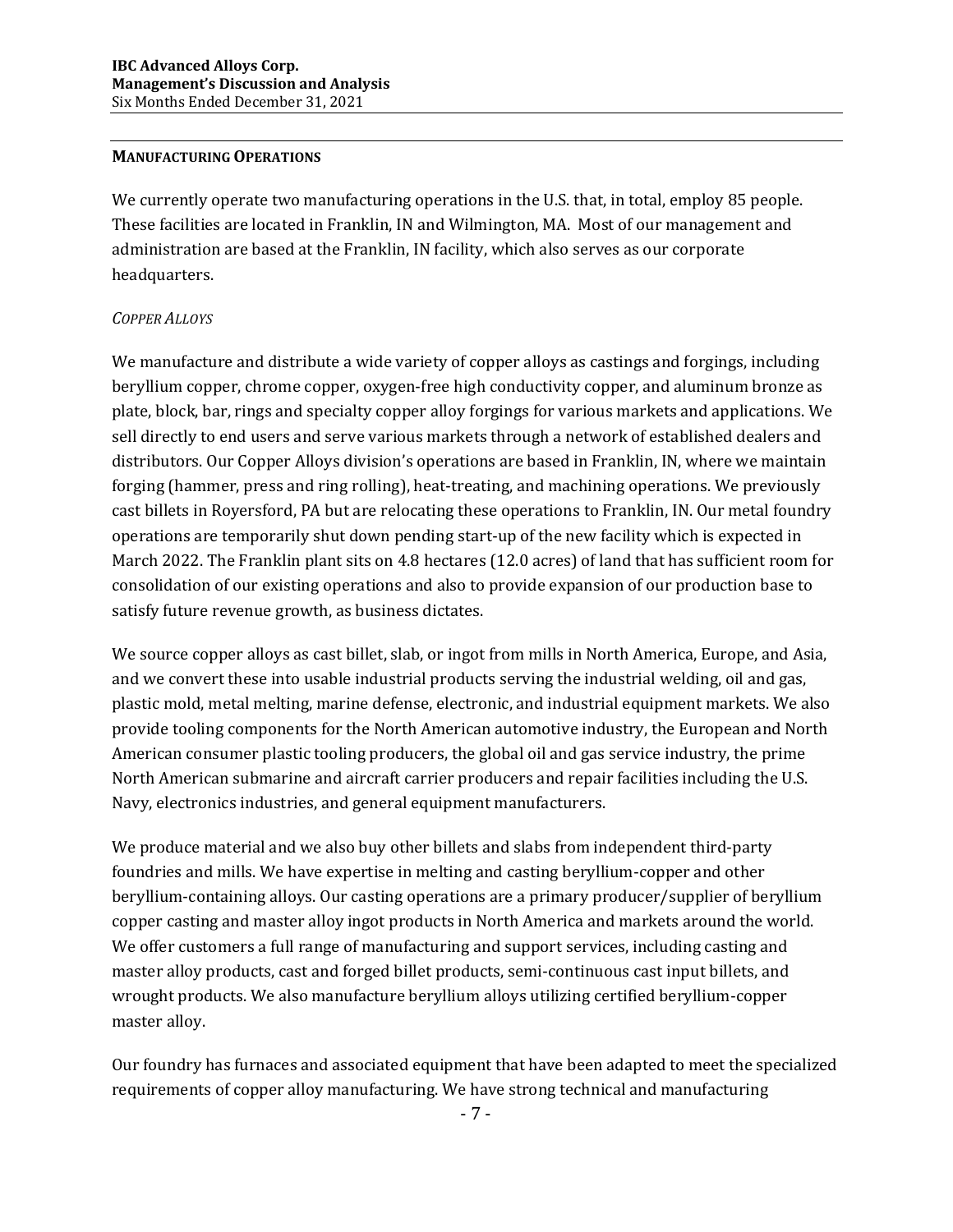engineering resources in the highly specialized copper alloy industry, including in the production of beryllium copper alloys. This gives us the capability of manufacturing large 21-inch diameter copper alloy billets weighing up to two tons. These furnaces and associated equipment are currently being relocated to our expanded and modernized Copper Alloys facility in Franklin, IN. We expect that once the casting operations are operating as planned, we will realize operating cost savings and reduce production lead times.

### *ENGINEERED MATERIALS*

Our EM division supplies high-performance BeAl components to defense, aerospace, high-tech manufacturing, and other sectors. It currently manufactures the Beralcast® family of metal matrices that are used in commercial and defense applications that require complex, lightweight, and highstiffness parts. The division has additional, higher-performance products in development. Using our proprietary manufacturing techniques, our EM division's objective is to make precision-cast BeAl components more accessible and cost-effective for a wide range of industries and applications.

In general, Beralcast® alloys serve as a higher-performance or lower-cost replacement materials for cast aluminum, magnesium, titanium, metal matrix composites, non-metallic composites, and pure beryllium or powder metallurgy BeAl. Some of their varied applications include automotive braking and structural components and aerospace and satellite system components.

The principal Beralcast<sup>®</sup> metal matrix is more than three times stiffer than aluminum, with  $22\%$ less weight, and it can be precision cast to both simple and complex configurations. This material is very lightweight, can be precision cast for three-dimensional stability, and delivers a high modulus of elasticity. As such, Beralcast® is ideally suited for certain demanding semiconductor manufacturing equipment, computer components, and other commercial and aerospace applications. Our ability to cast Beralcast® products in a near-net shape allows for manufacturing cost efficiencies.

Binary BeAl composites were developed by a U.S. corporation, which was originally a metallurgical laboratory affiliated with the Massachusetts Institute of Technology (MIT), in cooperation with Lockheed Martin. We own the intellectual property relating to the more advanced development of this technology, which is a proprietary castable metal matrix composite BeAl alloy now manufactured as Beralcast®. We believe that a competitor has sought to develop an alternative cast BeAl product, which, if commercially viable, would be a direct competitor to Beralcast®.

### **FINANCIAL RESULTS AND OUTLOOK**

*Selected Quarterly Information*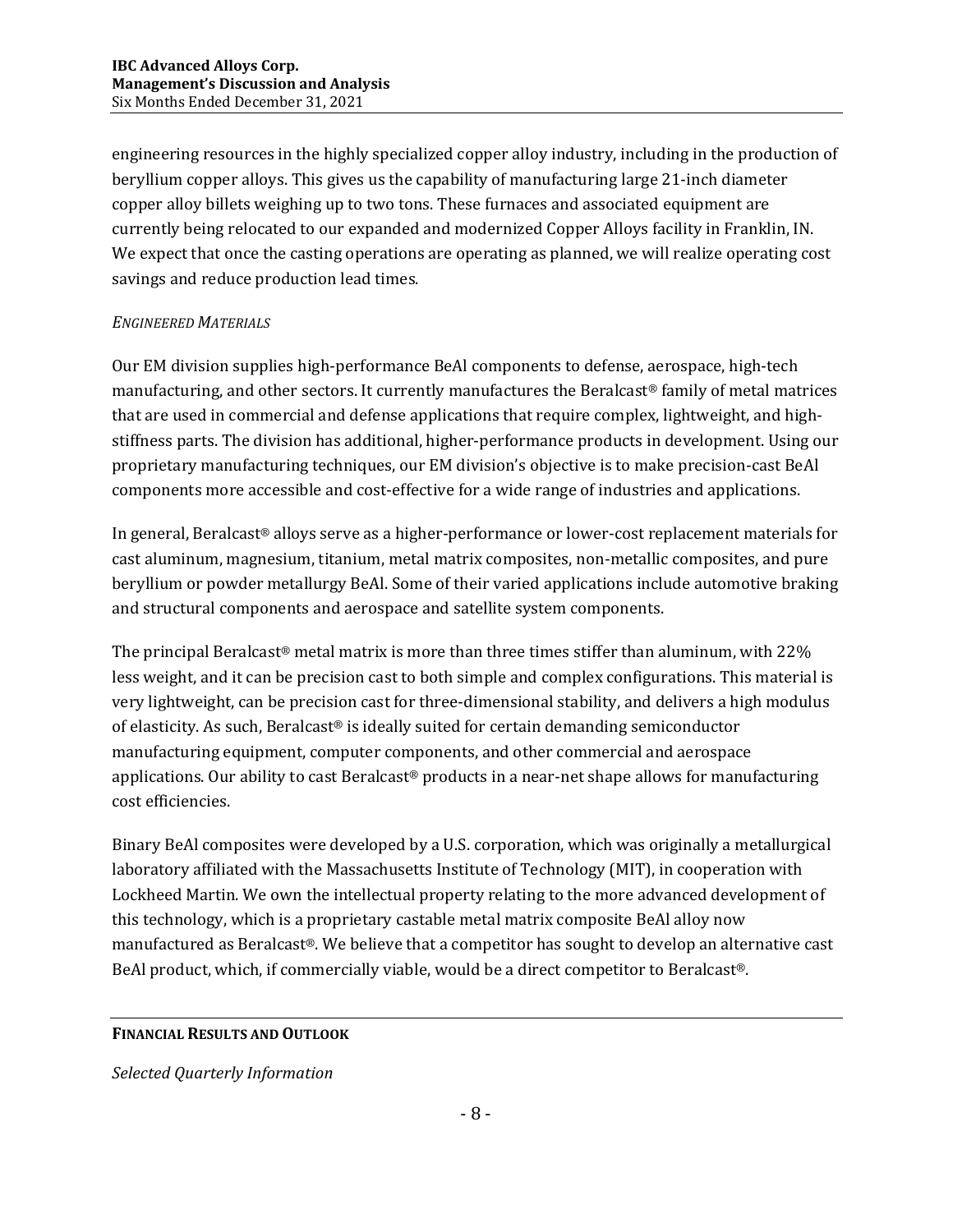| Quarter Ended                                                                              | Revenue  | Income (loss)<br>for the period<br>(net of tax) | Basic and<br>diluted loss per<br>share $1$ |
|--------------------------------------------------------------------------------------------|----------|-------------------------------------------------|--------------------------------------------|
|                                                                                            | (\$000s) | (\$000s)                                        | Ş                                          |
| March 31, 2020                                                                             | 5,818    | 171                                             | 0.00                                       |
| June 30, 2020                                                                              | 5,056    | 27                                              | 0.00                                       |
| September 30, 2020                                                                         | 4.427    | (955)                                           | (0.02)                                     |
| December 31, 2020                                                                          | 4,929    | (304)                                           | (0.00)                                     |
| March 31, 2021                                                                             | 5,412    | 139                                             | 0.00                                       |
| June 30, 2021                                                                              | 7,042    | (402)                                           | (0.01)                                     |
| September 30, 2021                                                                         | 7,090    | (581)                                           | (0.01)                                     |
| December 31, 2021                                                                          | 7,124    | 344                                             | 0.00                                       |
| $1$ The sum of quarterly loss per share may not add to year-to-date totals due to rounding |          |                                                 |                                            |

During the most recent eight quarters, we have not incurred any loss from discontinued operations.

Quarterly operating results are affected by trends in the various sectors that we serve. Frequently, weak performance in one sector is offset by strength in another, but this is not always the case. Most operating costs other than materials, supplies, and energy are largely fixed, so small changes in sales volume can have a big effect on operating income or loss. Generally, EM division sales are slower in the second and third fiscal quarters when demand for non-aerospace components falls. In prior years we have seen a general trend of increasing margins as sales increased and we installed new machinery allowing it to manufacture more efficiently.

In addition to these general trends the following factors have caused variation over the quarters presented:

- State or local governments may require that our facilities close or they may impose operating restrictions, such as physical distancing, that make opening our plants uneconomic.
- Our employees may contract COVID-19 and make it difficult or impossible for us to operate normally.
- The effect of COVID-19 on the economy as a whole and on our customers may lead to a reduction in order intake.
- Customers may pay amounts due to us behind schedule, adversely affecting our liquidity.
- General economic concerns may make it difficult to obtain or renew debt facilities or raise equity funding on acceptable terms or at all.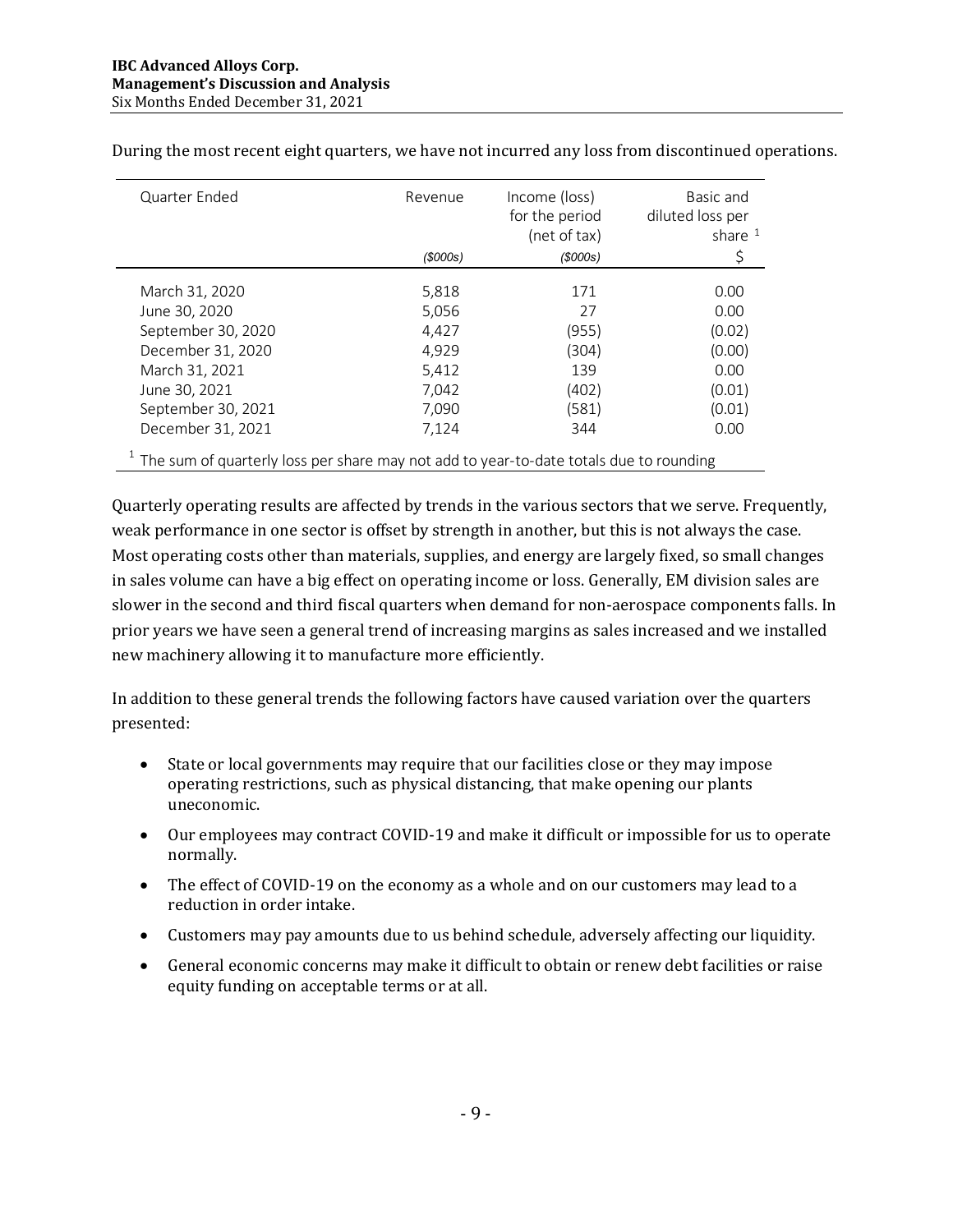## *Results of Operations: Fiscal 2022 Q2*

We incurred comprehensive income of \$344,000 for the three months ended December 31, 2021, compared to comprehensive loss of \$304,000 in the prior-year period. A summary of results of operations, and a reconciliation of income (loss) to Adjusted EBITDA, follows:

|                                          |         |                |                | <b>Three Months Ended</b> |                |                |                | <b>Three Months Ended</b> |
|------------------------------------------|---------|----------------|----------------|---------------------------|----------------|----------------|----------------|---------------------------|
|                                          |         |                |                | December 31, 2021         |                |                |                | December 31, 2020         |
|                                          | Copper  | Eng.           | Corp.          | Consol-                   | Copper         | Eng.           |                | Corp. Consol-             |
|                                          | Alloys  | Mat.           |                | idated                    | Alloys         | Mat.           |                | idated                    |
|                                          | (S000s) | $($ \$000s $)$ | $($ \$000s $)$ | $($ \$000s $)$            | $($ \$000s $)$ | $($ \$000s $)$ | $($ \$000s $)$ | $($ \$000s $)$            |
|                                          |         |                |                |                           |                |                |                |                           |
| Revenue                                  | 3,239   | 3,885          | $\blacksquare$ | 7,124                     | 2,873          | 2,056          | $\blacksquare$ | 4,929                     |
| Cost of revenue                          |         |                |                |                           |                |                |                |                           |
| <b>Materials</b>                         | 2,038   | 806            |                | 2,844                     | 1,580          | 497            | $\blacksquare$ | 2,077                     |
| Labor                                    | 616     | 695            |                | 1,311                     | 534            | 348            |                | 882                       |
| Subcontract                              | 20      | 21             |                | 41                        | 32             | 43             |                | 75                        |
| Overhead                                 | 383     | 550            |                | 933                       | 431            | 311            |                | 742                       |
| Depreciation                             | 113     | 230            |                | 343                       | 122            | 164            |                | 286                       |
| Change in                                |         |                |                |                           |                |                |                |                           |
| finished goods                           | (199)   | (52)           | $\blacksquare$ | (251)                     | (130)          | 159            | $\blacksquare$ | 29                        |
|                                          | 2,971   | 2,250          | ÷,             | 5,221                     | 2,569          | 1,522          | $\blacksquare$ | 4,091                     |
| Gross profit                             | 268     | 1,635          | ÷,             | 1,903                     | 304            | 534            | L,             | 838                       |
| Gross margin                             | 8.3%    | 42.1%          |                | 26.7%                     | 10.6%          | 26.0%          |                | 17.0%                     |
| SG&A expenses                            | 627     | 599            | 123            | 1,349                     | 506            | 336            | 210            | 1,052                     |
| Income (loss) before other items         | (359)   | 1,036          | (123)          | 554                       | (202)          | 198            | (210)          | (214)                     |
| Other income (expense)                   | 194     | (55)           | (349)          | (210)                     | (78)           | (25)           | 13             | (90)                      |
| Income (loss) for the period, net of tax | (165)   | 981            | (472)          | 344                       | (280)          | 173            | (197)          | (304)                     |
| Adjusted EBITDA:                         |         |                |                |                           |                |                |                |                           |
| Add back (deduct):                       |         |                |                |                           |                |                |                |                           |
| Tax expense (recovery)                   |         |                |                |                           | 1              |                | 22             | 23                        |
| Interest expense                         | (99)    | 36             | 333            | 270                       | 84             | 31             | 57             | 172                       |
| Depreciation,                            |         |                |                |                           |                |                |                |                           |
| amortization, & impairment               | 122     | 267            |                | 389                       | 130            | 183            |                | 313                       |
| Stock-based compensation                 |         |                |                |                           |                |                |                |                           |
| expense (non-cash)                       | 13      | 15             | 64             | 92                        | 11             | 8              | 50             | 69                        |
| <b>Adjusted EBITDA</b>                   | (129)   | 1,299          | (75)           | 1,095                     | (54)           | 395            | (68)           | 273                       |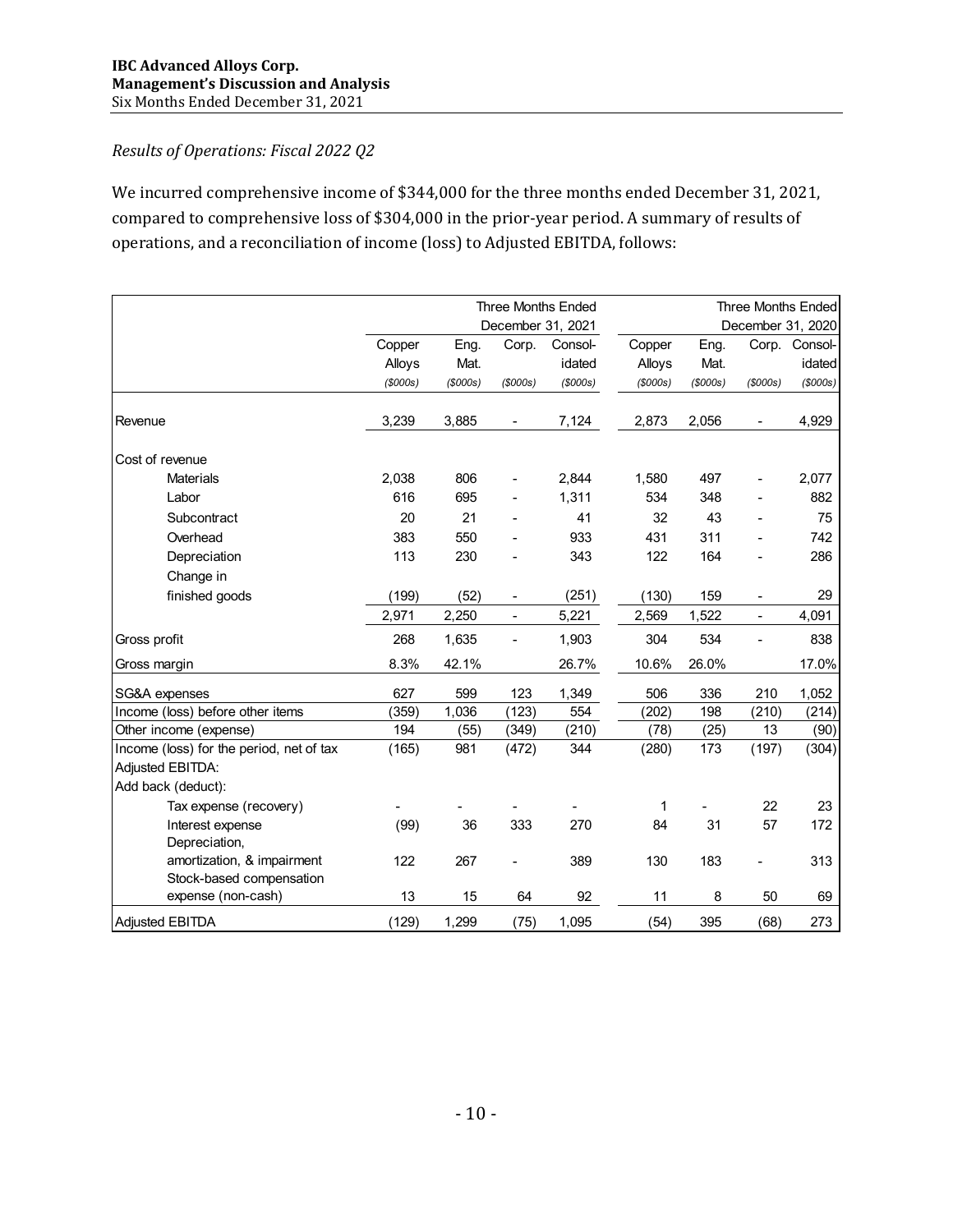### *Results of Operations: Fiscal 2022 Year‐to‐Date*

We incurred a loss, net of tax, of \$237,000 for the six months ended December 31, 2021, compared to a loss, net of tax, of \$1,259,000 in the prior-year period. A summary of results of operations, and a reconciliation of income (loss) to Adjusted EBITDA, follows:

|                                          |                |                |                              | <b>Six Months Ended</b> |                |         |                          | <b>Six Months Ended</b> |
|------------------------------------------|----------------|----------------|------------------------------|-------------------------|----------------|---------|--------------------------|-------------------------|
|                                          |                |                | December 31, 2021            |                         |                |         | December 31, 2020        |                         |
|                                          | Copper         | Eng.           | Corp.                        | Consol-                 | Copper         | Eng.    |                          | Corp. Consol-           |
|                                          | Alloys         | Mat.           |                              | idated                  | Alloys         | Mat.    |                          | idated                  |
|                                          | $($ \$000s $)$ | $($ \$000s $)$ | $($ \$000s $)$               | $($ \$000s $)$          | $($ \$000s $)$ | (5000s) | $($ \$000s $)$           | $($ \$000s $)$          |
| Revenue                                  | 6,757          | 7,457          |                              | 14,214                  | 6,064          | 3,292   |                          | 9,356                   |
| Cost of revenue                          |                |                |                              |                         |                |         |                          |                         |
| <b>Materials</b>                         | 4,130          | 2,279          | $\qquad \qquad \blacksquare$ | 6,409                   | 3.306          | 780     |                          | 4,086                   |
| Labor                                    | 1,149          | 1,353          |                              | 2,502                   | 1,154          | 707     |                          | 1,861                   |
| Subcontract                              | 71             | 53             |                              | 124                     | 74             | 77      |                          | 151                     |
| Overhead                                 | 814            | 1,142          |                              | 1,956                   | 863            | 595     |                          | 1,458                   |
| Depreciation                             | 227            | 462            |                              | 689                     | 248            | 351     |                          | 599                     |
| Change in                                |                |                |                              |                         |                | ä,      |                          |                         |
| finished goods                           | (90)           | (296)          | ٠                            | (386)                   | (174)          | (24)    | $\overline{\phantom{a}}$ | (198)                   |
|                                          | 6,301          | 4,993          | $\blacksquare$               | 11,294                  | 5,471          | 2,486   | $\blacksquare$           | 7,957                   |
| Gross profit                             | 456            | 2,464          |                              | 2,920                   | 593            | 806     | $\blacksquare$           | 1,399                   |
| Gross margin                             | 6.7%           | 33.0%          |                              | 20.5%                   | 9.8%           | 24.5%   |                          | 15.0%                   |
| SG&A expenses                            | 1,152          | 1,069          | 331                          | 2,552                   | 923            | 662     | 533                      | 2,118                   |
| Income (loss) before other items         | (696)          | 1,395          | (331)                        | 368                     | (330)          | 144     | (533)                    | (719)                   |
| Other income (expense)                   | 195            | (113)          | (687)                        | (605)                   | (176)          | (54)    | (310)                    | (540)                   |
| Income (loss) for the period, net of tax | (501)          | 1,282          | (1,018)                      | (237)                   | (506)          | 90      | (843)                    | (1, 259)                |
| Adjusted EBITDA:                         |                |                |                              |                         |                |         |                          |                         |
| Add back (deduct):                       |                |                |                              |                         |                |         |                          |                         |
| Tax expense (recovery)                   | $\overline{7}$ |                | 17                           | 24                      | 4              |         | 16                       | 20                      |
| Interest expense                         | (138)          | 82             | 654                          | 598                     | 182            | 65      | 324                      | 571                     |
| Depreciation,                            |                |                |                              |                         |                |         |                          |                         |
| amortization, & impairment               | 245            | 536            |                              | 781                     | 264            | 389     | $\blacksquare$           | 653                     |
| Stock-based compensation                 |                |                |                              |                         |                |         |                          |                         |
| expense (non-cash)                       | 17             | 18             | 102                          | 137                     | 13             | 9       | 145                      | 167                     |
| <b>Adjusted EBITDA</b>                   | (370)          | 1,918          | (245)                        | 1,303                   | (43)           | 553     | (358)                    | 152                     |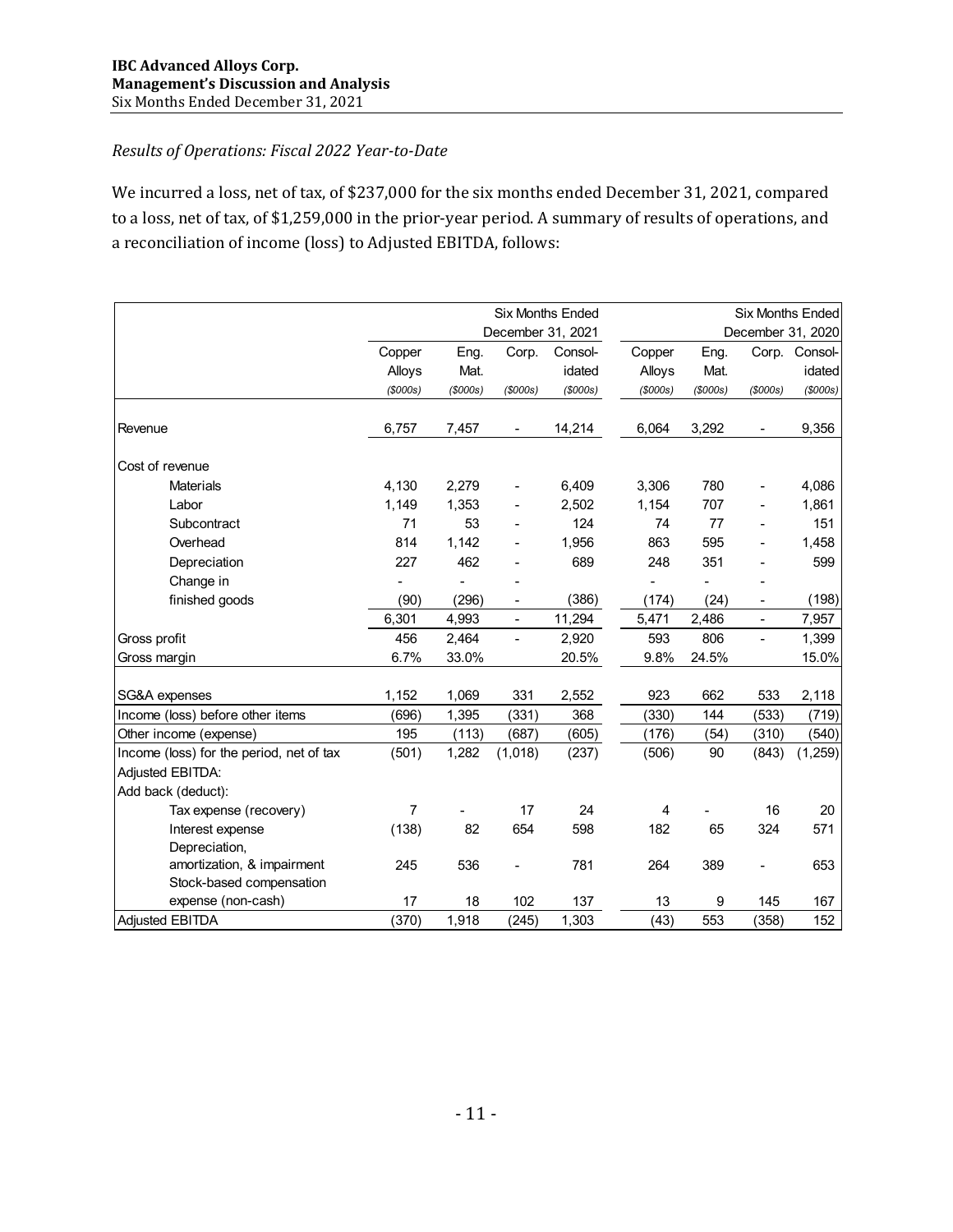## *Segment Analysis: Three and Six months ended December 31, 2021*

Factors affecting our financial performance in the three- and six-month periods ended December 31, 2021, include the following:

## **Copper Alloys Sales Division Results**:

| <b>Sales</b>           | In the quarter and six months ended December 31, 2021, sales of<br>our Copper Alloys product lines increased mostly due to increased<br>demand from customers in the electronics sector that are<br>manufacturing products related to the rapidly growing network<br>connectivity of consumer goods and the transition to 5G networks.                                                                                                                     |
|------------------------|------------------------------------------------------------------------------------------------------------------------------------------------------------------------------------------------------------------------------------------------------------------------------------------------------------------------------------------------------------------------------------------------------------------------------------------------------------|
| Gross profit           | We recorded a gross margin of 8.3% in the quarter compared to<br>10.6% in the prior-year period, and 6.7% in the six-month period<br>ended December 31, 2021 compared to 9.8% in the prior-year<br>period. As sales increased, gross margin decreased largely due to<br>higher material costs, partially offset by lower variable and fixed<br>costs we have gained from consolidating our Royersford, PA and<br>New Madrid, MO copper casting operations. |
| SG&A expenses          | SG&A expenses increased in the quarter and six-month period<br>ended December 31, 2021, over the prior-year periods, primarily<br>due to an increase in information technology costs necessary to<br>maintain compliance with federal regulations. Expenses also<br>increased as a result of higher legal and other fees related to the<br>financing of our Copper Alloys division consolidation and expansion<br>of operations in Franklin, IN.           |
| Other income (expense) | Other income (expense) in the quarter and six months ended<br>December 31, 2021 primarily comprised interest expense, which<br>decreased due largely to capitalization of interest incurred on the<br>borrowings related to the Copper Alloys consolidation and<br>expansion.                                                                                                                                                                              |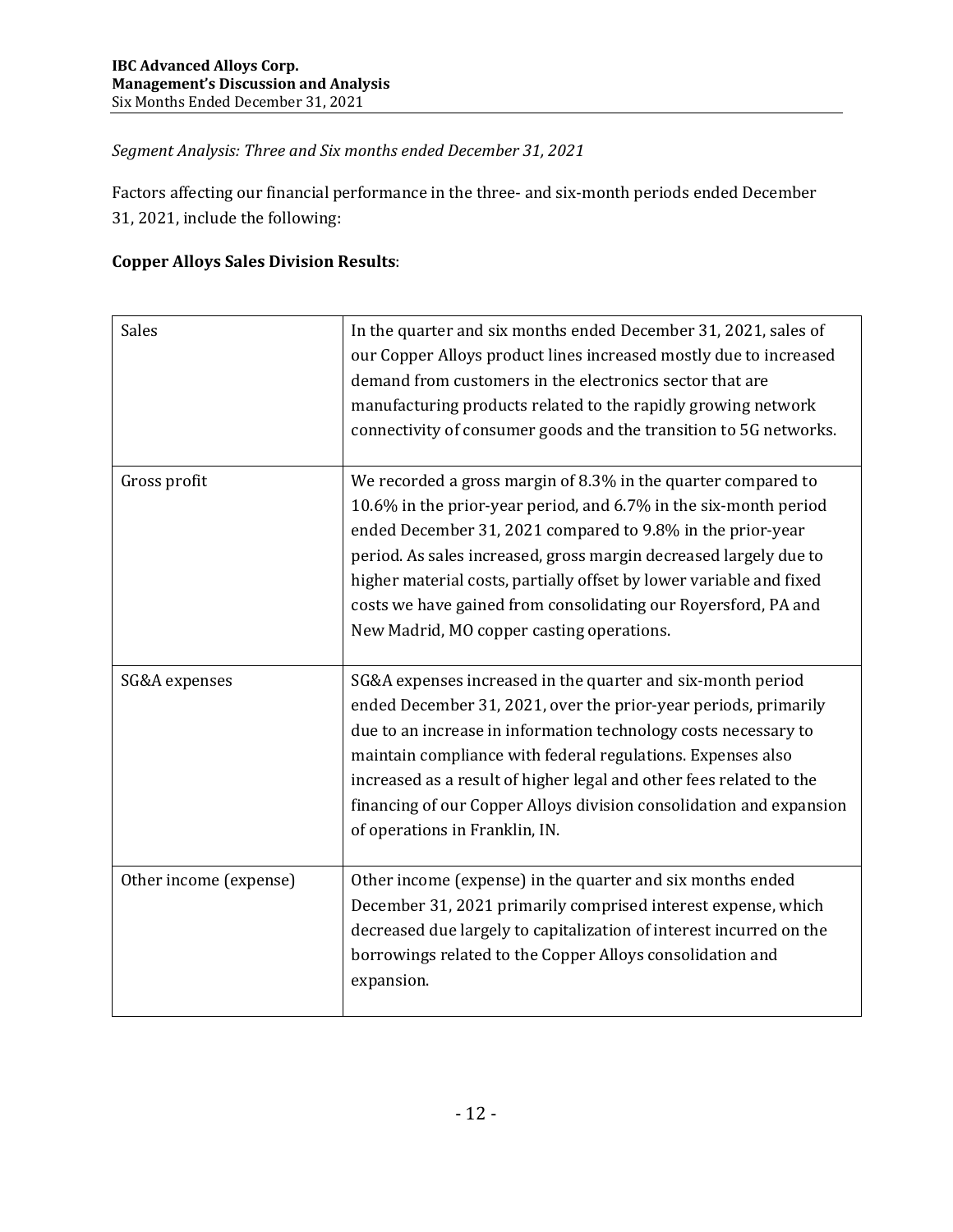# **Engineered Materials Division Results:**

| Sales         | Sales increased in the quarter and six months ended December 31,<br>2021 due largely to higher demand for BeAl products in commercial<br>markets used to manufacture semiconductor chips that are<br>increasingly used in the rapidly growing Internet of Things ("IoT")<br>and for the transition to 5G networks.                                                                                                                                                                                                                                                                                                                                                                                                                                                                                                                                                                               |
|---------------|--------------------------------------------------------------------------------------------------------------------------------------------------------------------------------------------------------------------------------------------------------------------------------------------------------------------------------------------------------------------------------------------------------------------------------------------------------------------------------------------------------------------------------------------------------------------------------------------------------------------------------------------------------------------------------------------------------------------------------------------------------------------------------------------------------------------------------------------------------------------------------------------------|
|               | Production of our BeAl products used in defense applications is<br>expected to remain strong due to the increasing use of BeAl alloys in<br>a variety of defense systems, and the defense industry's interest in<br>utilizing near-net-shape cast BeAl alloy components, which we<br>manufacture, where possible.                                                                                                                                                                                                                                                                                                                                                                                                                                                                                                                                                                                |
|               | We continue to pursue additional contracts for high-performance<br>BeAl products in both defense and commercial sector platforms.                                                                                                                                                                                                                                                                                                                                                                                                                                                                                                                                                                                                                                                                                                                                                                |
| Gross profit  | Gross margin of 42.1% in the quarter increased from 26% in the<br>prior-year period, and gross margin of 33% in the six-month period<br>ended December 31, 2021, increased from 24.5% in the prior-year<br>period, mostly due to fixed costs being a lower proportion of sales.<br>Material costs increased in the three- and six-month periods ended<br>December 31, 2021, in addition to normal revenue changes,<br>primarily due to higher raw material costs mostly due to higher Be<br>prices as well as a \$300,000 work-in-process inventory adjustment.<br>The adjustment reflects revised material content assumptions<br>identified on implementation of a new and more sophisticated ERP<br>system. Labor costs also increased in the quarter due to increased<br>pay rates and an expansion of our workforce in Massachusetts,<br>driven by higher customer demand for our products. |
| SG&A expenses | SG&A expenses increased in the three- and six-month periods<br>ended December 31, 2021, compared to the prior-year periods,<br>mostly due to an increase in information technology consulting costs<br>to maintain compliance with federal regulations.                                                                                                                                                                                                                                                                                                                                                                                                                                                                                                                                                                                                                                          |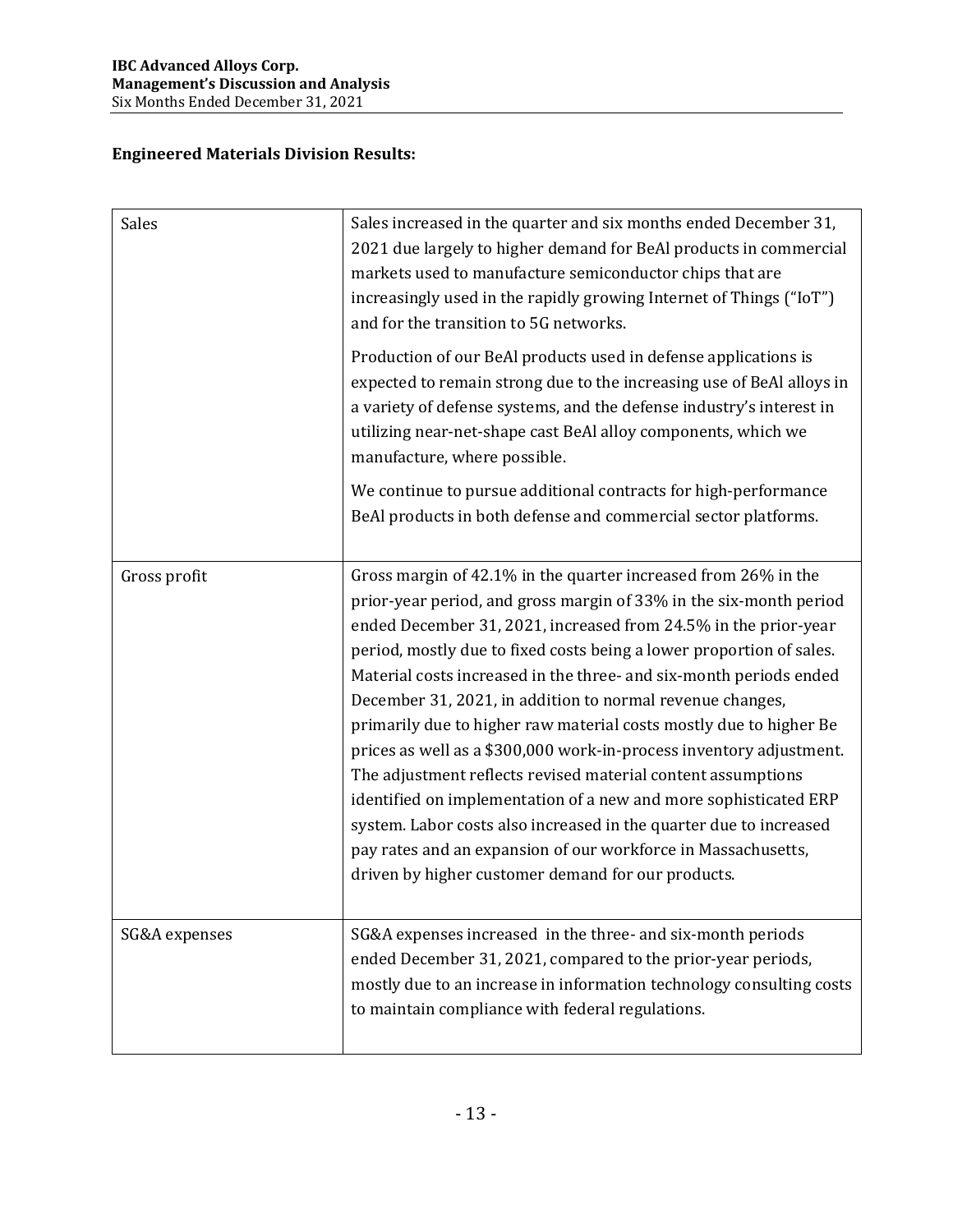| Other income (loss) | Other income (expense) is primarily comprised of imputed interest   |
|---------------------|---------------------------------------------------------------------|
|                     | expense under IFRS 16, which increased due to higher factory rental |
|                     | payments pursuant to the factory lease extension effective February |
|                     | 1, 2021.                                                            |
|                     |                                                                     |

### **Corporate**

| SG&A expenses          | SG&A expenses decreased in the quarter and six months ended<br>December 31, 2021, over the prior-year periods primarily due to the<br>fact that share-based compensation was higher in the prior-year<br>period due to the amortization of the options awarded in July and<br>October 2020.                                                                                                                                                                                                                        |
|------------------------|--------------------------------------------------------------------------------------------------------------------------------------------------------------------------------------------------------------------------------------------------------------------------------------------------------------------------------------------------------------------------------------------------------------------------------------------------------------------------------------------------------------------|
| Other income (expense) | The main components of other income (expense) are typically<br>interest expense and foreign exchange gain (loss).<br>Other income (expense) was higher in the three- and six-month<br>periods ended December 31, 2021, than in the prior-year period due<br>largely to the higher recognized foreign exchange expense in the<br>three and six-month periods ended December 31, 2021.<br>Additionally, interest expense increased due to higher debt with the<br>closing of the third Lind funding in October 2021. |

### *CHANGES IN FINANCIAL CONDITION*

Changes in our financial condition since June 30, 2021, are related to operations in the normal course of business and:

- In conjunction with the consolidation of our foundry facilities including plant and equipment, we have made purchases of \$2,400,000.
- In October 2021, we raised cash from the second convertible security funding agreement from Lind Global Macro Fund LP for the issuance of a convertible security in the principal amount of \$,1500,000 closing of a loan with Lind that provided cash of \$1.5 million.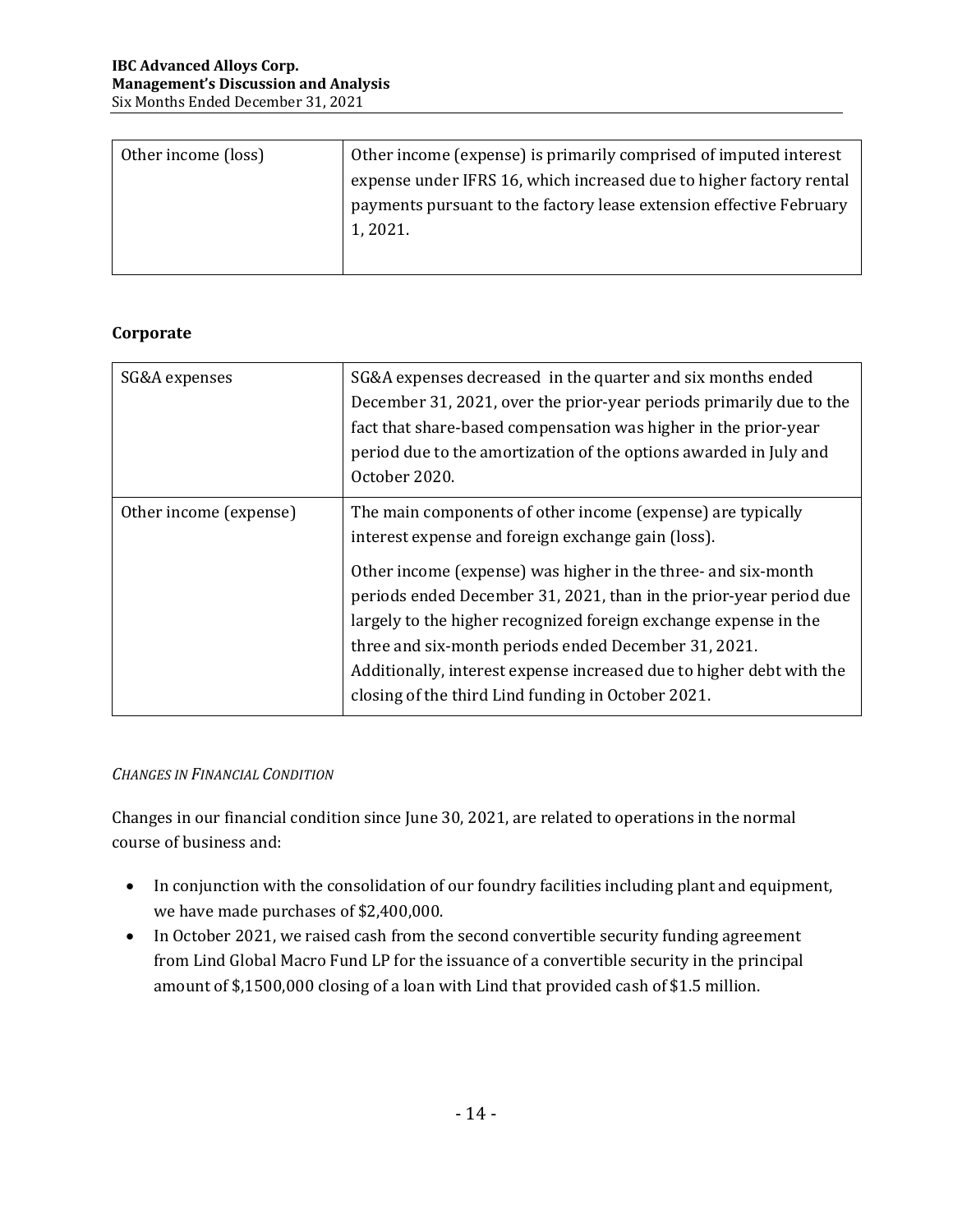### *COMMODITY PRICING FOR COPPER*

We aim to pass the cost of copper through to our customers, and we do not hold large inventories of copper. Accordingly, profitability should not be affected by the price of copper in the long term, except to the extent that high copper prices discourage consumption or that competitors lower their margins to obtain business. In the short term, price fluctuations can have a bearing on our profitability as we realize gains or losses on inventories. Since copper is a significant component of products that we sell, the price of copper does materially affect revenues.

Recent indicative copper prices per pound are shown below:

|              | 2021   | 2020   |
|--------------|--------|--------|
| December 31  | \$4.39 | \$3.54 |
| September 30 | \$4.09 | \$3.03 |
| June 30      | \$4.28 | \$2.73 |
| March 31     | \$4.00 | \$2.24 |

*Source: COMEX*

#### *LIQUIDITY AND CAPITAL RESOURCES*

On December 31, 2021, we had working capital deficit of \$1,051,000, including cash of \$760,000, as compared to working capital deficit of \$23,000, including cash of \$2,359,000 on June 30, 2021. Factors affecting liquidity include:

- We have not yet achieved sustained profitable operations.
- Our term loan with BMO Harris of \$300,000 (\$792,000 at June 30, 2021) comes due on January 31, 2022. Subsequently, on January 24, 2022, we completed the payments under the term loan with BMO Harris, fully satisfying the obligations under this mortgage [SA1].
- We have the option of settling interest on convertible debentures through the issuance of common shares. In fiscal 2021, doing so benefited our cash flow by \$242,000.
- Under the terms of our loan agreement with Lind Partners, we must make monthly payments of C\$84,000 commencing March 31, 2021, according to the second funding. Lind has the option to require the issuance of common shares in lieu of cash. In fiscal 2021 Lind accepted shares in lieu of principal and interest payments benefitting our cash flow by \$274,000 via Lind's conversion notices.
- Holders of C\$25,000 8.25% convertible debentures requested conversions of the convertible debentures to shares benefitting our cash flow by \$19,000 in fiscal 2021.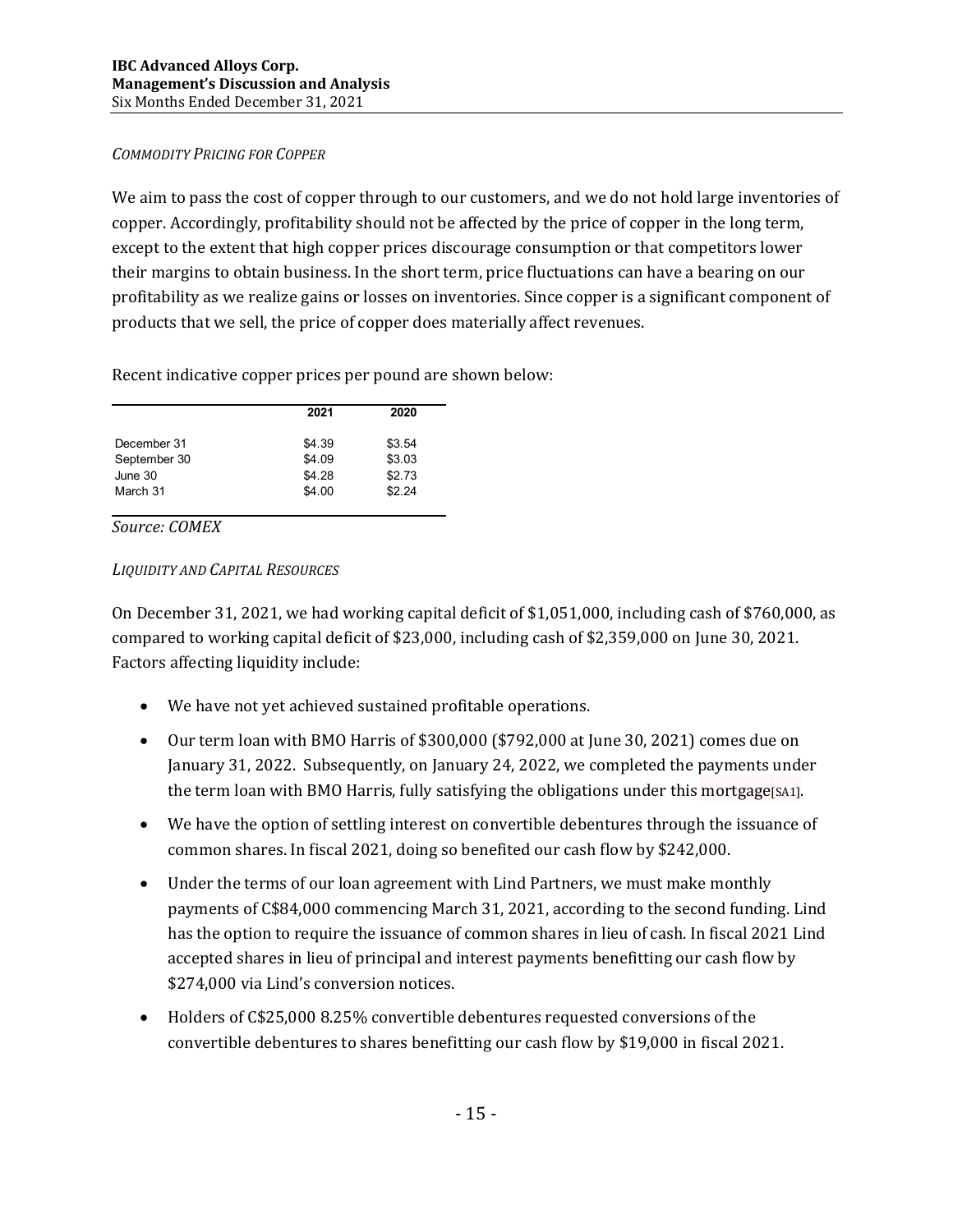- Changes in resource prices can have a short-term impact on our manufacturing costs, selling prices, and profitability.
- We may be obliged to incur material expenditures on purchases of and repairs to property, plant and equipment to maintain productive capacity or to service customers.
- We manage liquidity risk associated with trade receivables by trading with recognized creditworthy third parties and insuring trade receivables. All sales are conducted in U.S. dollars. In addition, receivable balances are monitored on an on-going basis with the result that our exposure to impaired receivables is not significant.
- We also manage liquidity risk by investing our cash only in obligations of Canada or the U.S. or their respective agencies or obligations of enterprises sponsored by any of the above governments; bankers' acceptances purchased in the secondary market and having received the highest credit rating from a recognized rating agency in Canada or the U.S., with a term of less than 180 days; and bank term deposits and bearer deposit notes, with a term of less than 180 days.
- We are contractually committed to purchase, at December 31, 2021 prices, an aggregate of \$1,667,000 in raw materials prior to June 30, 2022.
- We have entered into commercial property and equipment leases. These leases have a weighted average remaining life of 4.1 years, with a certain lease having a renewal option at 95% of fair market value. The future minimum rental payments under non-cancellable operating leases are \$430,000 in the next 12 months and \$3.1 million in subsequent periods.
- There are signs that some customers may delay payment of trade receivables due to us as a result of their liquidity problems caused by the COVID-19 pandemic. We are unable to determine the magnitude or extent, if any, of such delays.

We may need to raise additional funds in the short-term to finance working capital and additional growth initiatives. We may be able to generate additional cash flow through the use of equity markets for raising capital, in addition to adjusting spending, disposing of assets and obtaining other non-equity sources of financing. However, there can be no assurance that we will be successful in obtaining such funds.

## *RELATED PARTY TRANSACTIONS*

Except as described below, we do not have any contractual relationships with directors or officers other than employment contracts in the ordinary course of business. The employment contracts are not financially material to our business.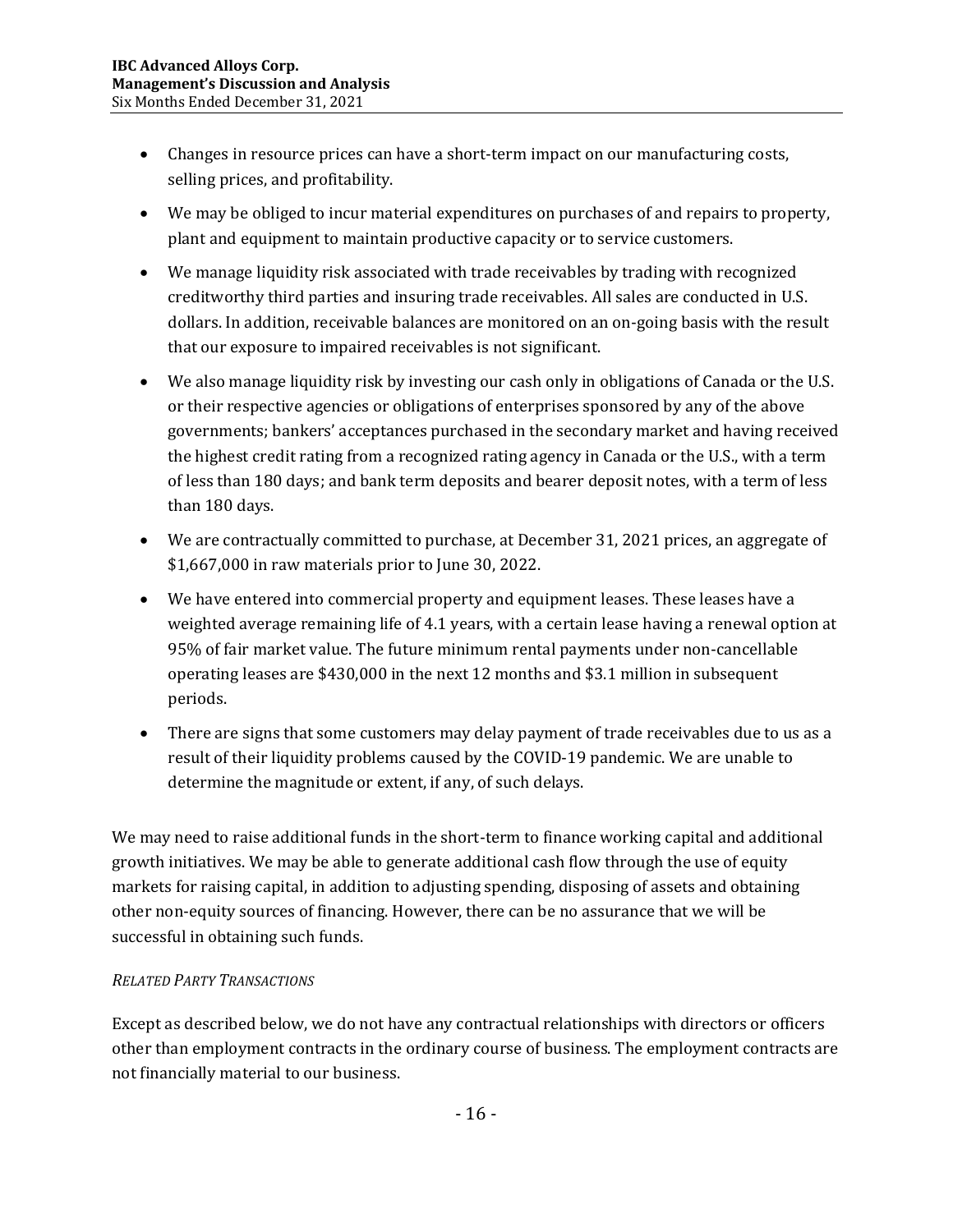Non-executive directors are each paid \$36,000 per year but the directors have agreed to receive the bulk of this amount in common shares. In fiscal 2021, we issued 813,615 common shares for services to the non-executive directors and 12,364 common shares to a consultant. For the period ended December 31, 2021, non-executive directors' compensation of \$119,000 was not paid but has been accrued. In November 2021, we issued 600,000 common shares for services to directors.

For additional information on related party transactions among us and certain of our directors, see *Shareholders' Equity* below.

### *FINANCIAL INSTRUMENTS AND OTHER INSTRUMENTS*

Our activities expose us to a variety of financial risks, including foreign exchange risk, interest rate risk, commodity price risk, and credit risk. We do not have a practice of trading derivatives, and we attempt to employ a natural hedge for foreign currency by holding funds in the currency in which it expects to spend the monies.

### *Foreign Exchange Risk*

While the majority of our administrative and manufacturing activities occur in the U.S., we incur some corporate administration costs in Canada and raise equity proceeds in Canadian dollars. We manage exchange risk on equity capital by converting expected U.S. expenditures to U.S. dollars at the time the money is raised.

### *Interest Rate Risk*

Our interest rate risk arises from interest expense on the Accounts Sale and Purchase Agreement with Sallyport Commercial Finance LLC and our subsidiaries. Our interest rate risk also results from interest expense on term loan payable with Utica and our subsidiaries.

### Commodity Price Risk

Our profitability and long-term viability depend, in some measure, on the market prices of copper, aluminum, and beryllium. The prices for metals can be volatile and are affected by factors beyond our control, including the following: global or regional consumption patterns; the supply of, and demand for, these metals; speculative activities; the availability and costs of metal substitutes; expectations for inflation; and political and economic conditions, including interest rates and currency values. We cannot predict the effect of these factors on metal prices. We do not engage in hedging but, where possible, structure selling arrangements in a way that passes commodity price risk through to our customer.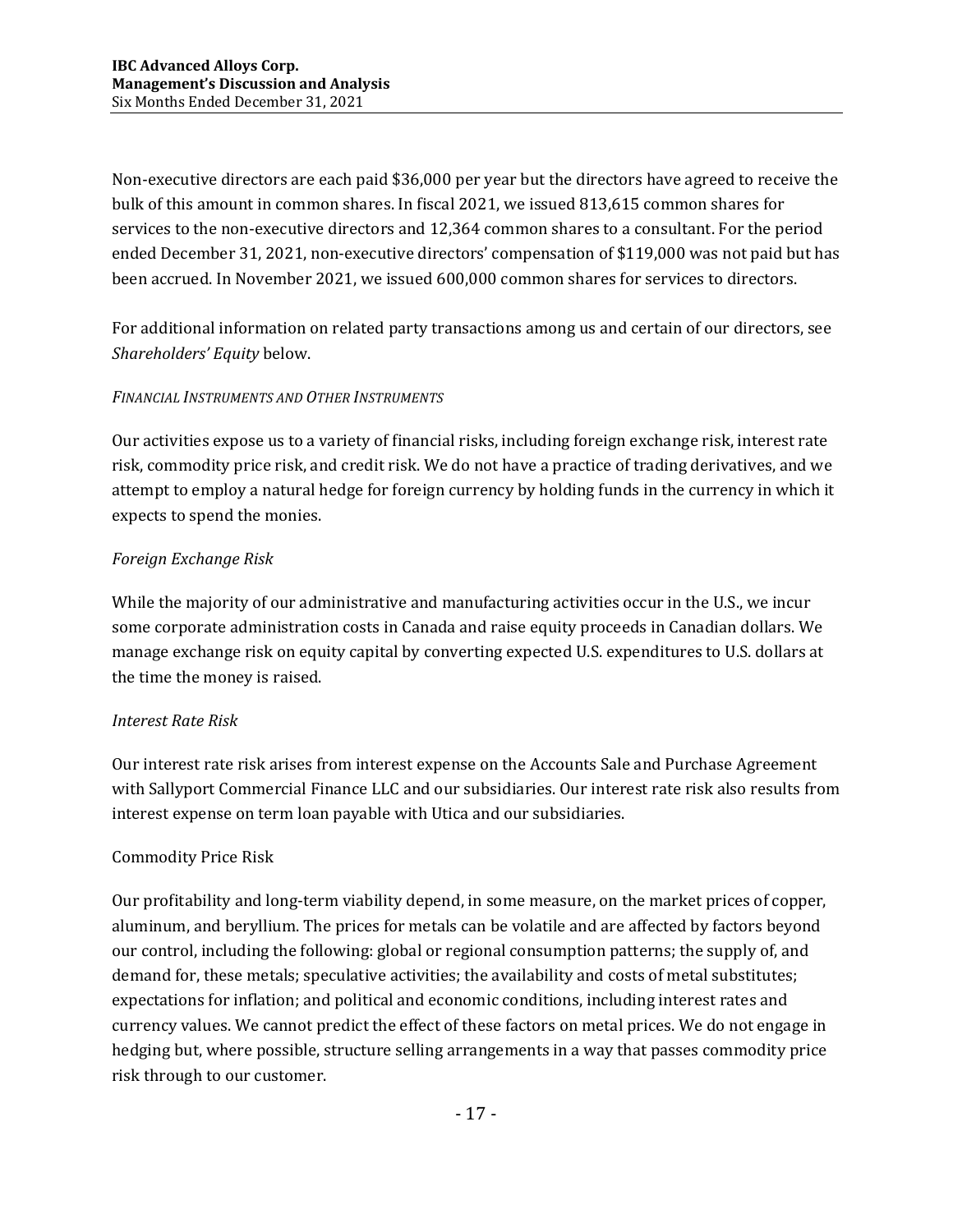### *Credit Risk*

We manage credit risk by trading with recognized creditworthy third parties and by insuring all trade receivables. In addition, we monitor receivable balances with the result that our exposure to impaired receivables is generally not significant.

### *Adoption of New Accounting Pronouncements and Recent Developments*

Certain pronouncements, issued by the IASB or the IFRS Interpretations Committee, were adopted during the year, or were mandatory for our fiscal years beginning on or after July 1, 2021, or are required to be adopted in future periods. There were no pronouncements relevant to the consolidated financial statements.

There are no pending IFRSs or IFRIC interpretations that are expected to be relevant to our financial statements.

### *NON‐IFRS MEASURES*

To supplement our consolidated financial statements, which are prepared and presented in accordance with IFRS, we use "operating income (loss)" and "Adjusted EBITDA", which are a non-IFRS financial measure.

We believe that operating income (loss) help identify underlying trends in our business that could otherwise be distorted by the effect of certain income or expenses that we include in loss for the period. We further believe that operating income (loss) provides useful information about core operating results, enhances the overall understanding of our past performance and future prospects, and allows for greater visibility with respect to key metrics used by management in our financial and operational decision-making.

We believe that Adjusted EBITDA is a useful indicator for cash flow generated by our business that is independent of our capital structure.

Operating income (loss) and Adjusted EBITDA should not be considered in isolation or construed as an alternative to loss for the period or any other measure of performance or as an indicator of our operating performance. Operating income (loss) and Adjusted EBITDA presented here may not be comparable to similarly titled measures presented by other companies. Other companies may calculate similarly titled measures differently, limiting their usefulness as comparative measures to our data.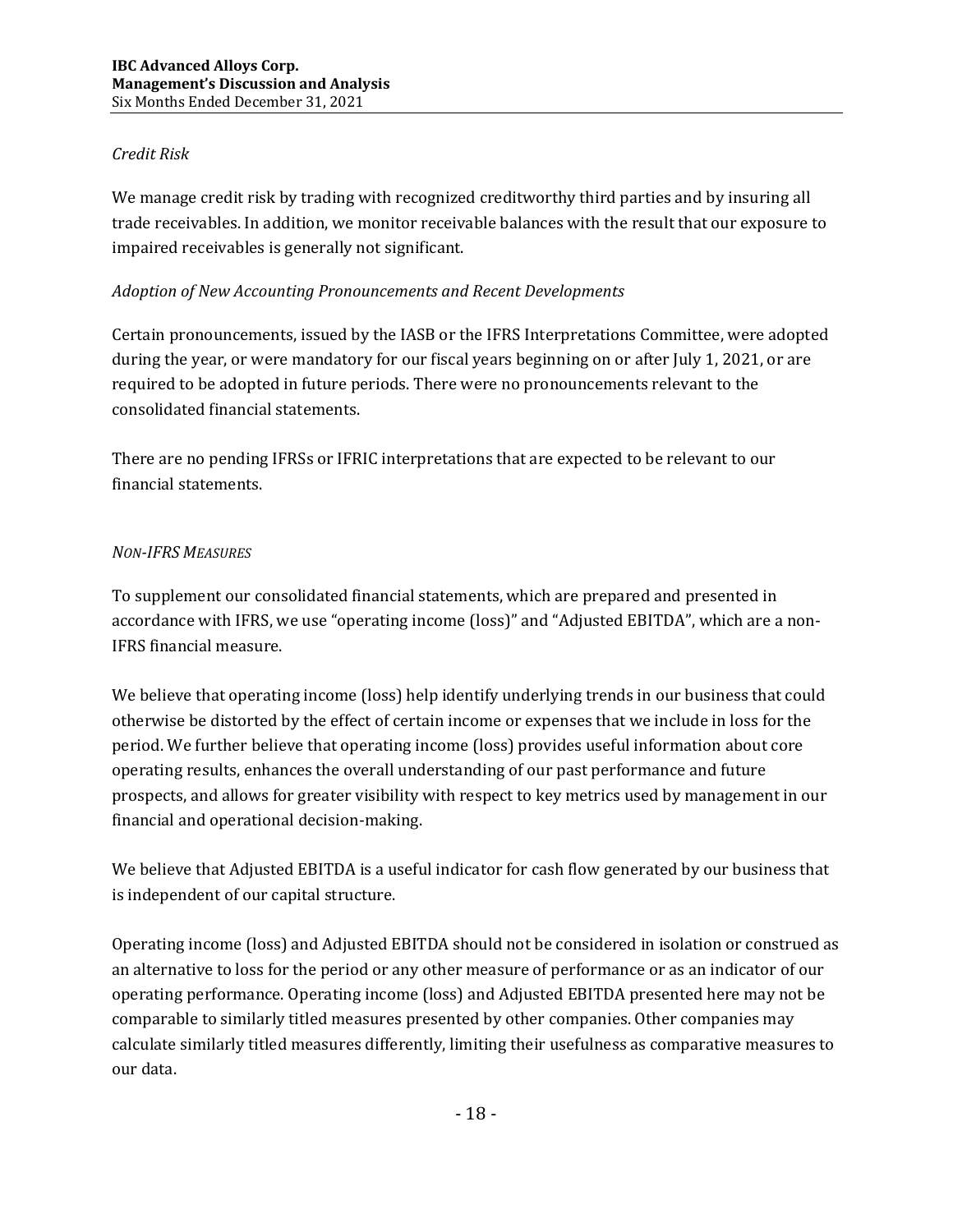### *Operating Income (Loss)*

Operating income (loss) represents loss for the period, excluding foreign exchange loss, interest expense, interest income, other income (expense) and income taxes that we do not believe are reflective of our core operating performance during the periods presented. A reconciliation of our second fiscal quarter and six-month period ended December 31, 2021, Income (loss) to Operating income (loss) follows:

| Quarter ended December 31     | 2021    | 2020           |
|-------------------------------|---------|----------------|
|                               | (5000s) | $($ \$000s $)$ |
| Income (loss) for the period  | 344     | (304)          |
| Foreign exchange (gain) loss  | 3       | (86)           |
| Interest expense              | 270     | 172            |
| Loss on disposal of assets    | (70)    |                |
| Other income                  |         | (19)           |
| Income tax expense (recovery) |         | 23             |
| Operating income (loss)       | 554     | 214)           |

| Six months ended December 31  | 2021   | 2020           |
|-------------------------------|--------|----------------|
|                               | (000s) | $($ \$000s $)$ |
| Loss for the period           | (237)  | (1, 259)       |
| Foreign exchange (gain) loss  |        | (24)           |
| Interest expense              | 598    | 571            |
| Loss on disposal of assets    | (21)   | (3)            |
| Other income                  |        | (24)           |
| Income tax expense (recovery) | 24     | 20             |
| Operating income (loss)       | 368    | 719)           |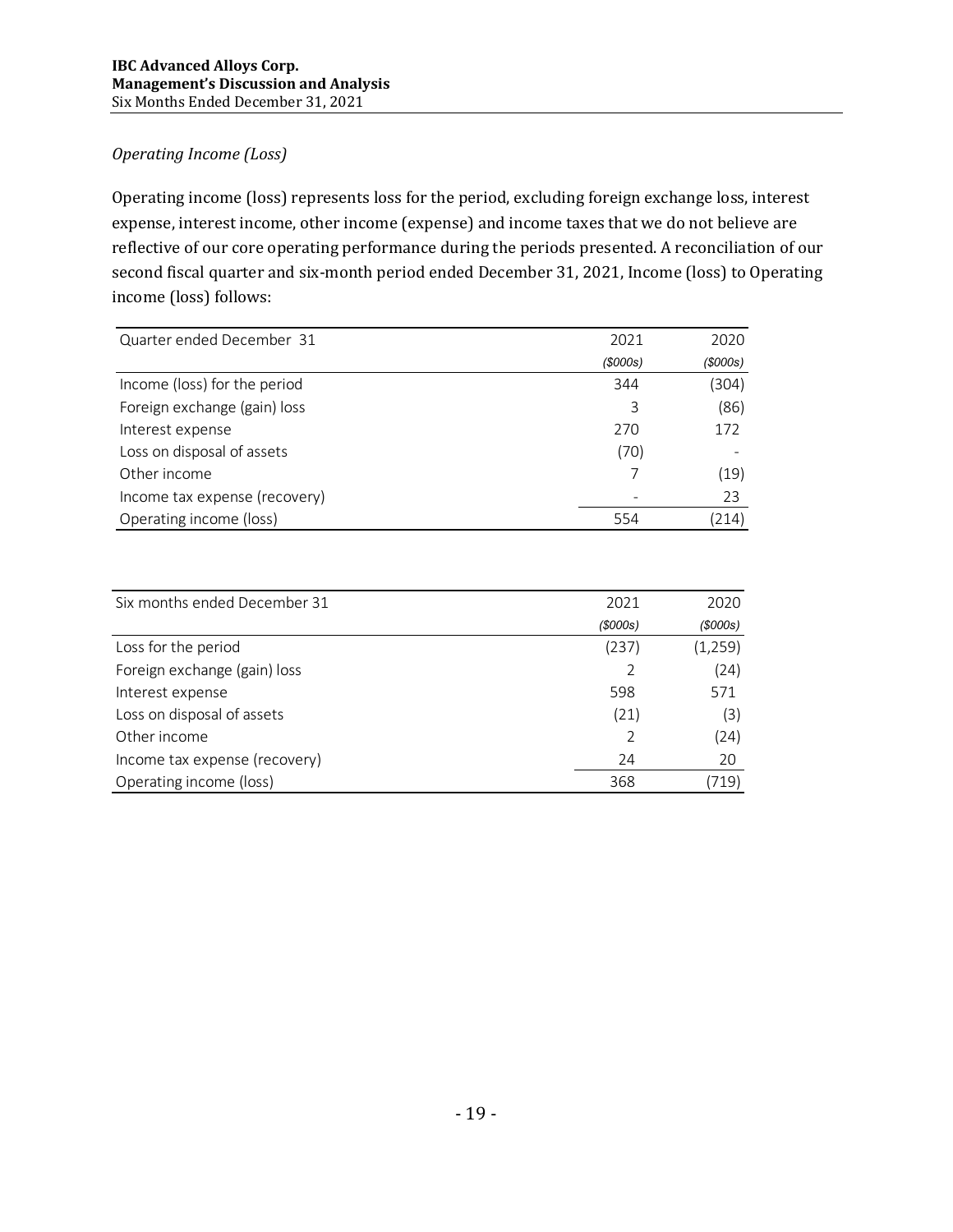### *Adjusted EBITDA*

Adjusted EBITDA represents our income (loss) for the period before interest, income taxes, depreciation, amortization and share-based compensation. A reconciliation of our second fiscal quarter and six-month period ended December 31, 2021 loss to Adjusted EBITDA follows:

| Quarter ended December 31                   | 2021     | 2020     |
|---------------------------------------------|----------|----------|
|                                             | (\$000s) | (5000s)  |
| Income (loss) for the period                | 344      | (304)    |
| Income tax expense (recovery)               |          | 23       |
| Interest expense                            | 270      | 172      |
| Depreciation, amortization, & impairment    | 389      | 313      |
| Stock-based compensation expense (non-cash) | 92       | 69       |
| Adjusted EBITDA                             | 1,095    | 273      |
|                                             |          |          |
| Six months ended December 31                | 2021     | 2020     |
|                                             | (5000s)  | (5000s)  |
| Loss for the period                         | (237)    | (1, 259) |
| Income tax expense (recovery)               | 24       | 20       |
| Interest expense                            | 598      | 571      |
| Depreciation, amortization, & impairment    | 781      | 653      |
| Stock-based compensation expense (non-cash) | 137      | 167      |
| Adjusted EBITDA                             | 1,303    | 152      |

#### **BUSINESS RISKS**

Some of the risks that we face, which are specific to our operations, include the following:

### *Dependence on Ulba Metallurgical Plant and Sole‐source Suppliers*

Our proprietary Beralcast® castings and many of our copper alloys use beryllium, which is a specialty metal that produced by a limited number of companies globally. We are able to purchase beryllium from a U.S. producer, from the U.S. National Defense Stockpile, and from Ulba Metallurgical Plant ("Ulba"), owned by Kazatomprom of Kazakhstan. We currently source our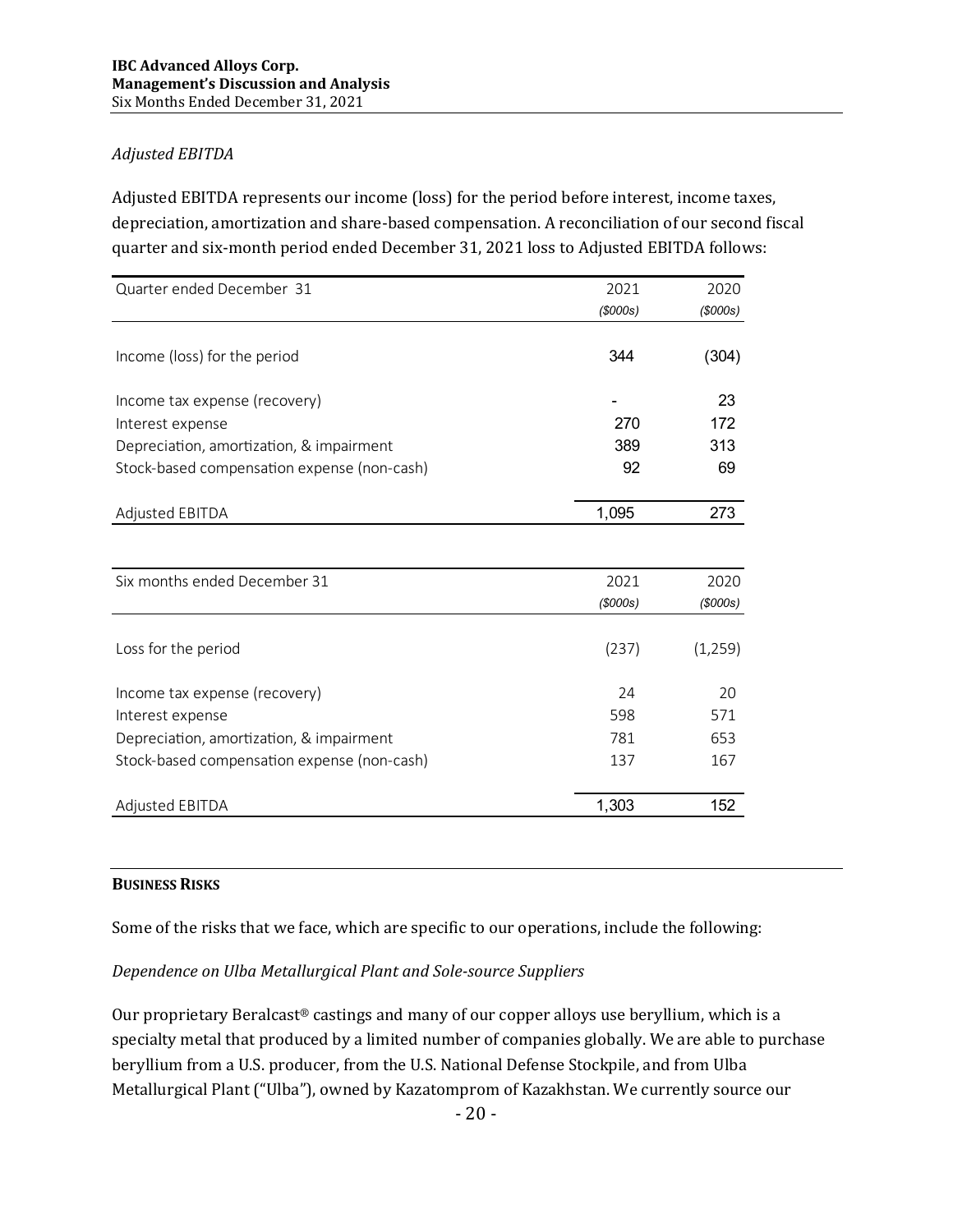vacuum-cast beryllium and beryllium copper master alloy from Ulba, and we have entered into long-term beryllium and beryllium copper master alloy supply agreements with Ulba lasting through 2021. Ulba's ability to honor its supply obligations will depend on its ability to source raw materials. We understand that production uses long-term stockpiles; however, any disruptions in Ulba's ability to manufacture beryllium or CTMA (Carbothermic Master Alloy) to our specifications would have a materially adverse effect on our business. Our ability to purchase those supplies also is contingent upon a continuation of current U.S. laws and regulation governing such purchases.

We are dependent upon several suppliers of base materials and alloying agents as sole-source suppliers. Approximately 80% of materials purchased, including those from Ulba, as described above, are primarily from these sole-source suppliers. Any disruptions in these suppliers' ability to manufacture base materials and alloying agents needed by us could have a materially adverse effect on short-term revenue, while we seek to engage alternative sources.

## *Disruptions of Manufacturing Operations*

From time to time, our operations are adversely affected by disruptions caused by such things as water line failures, power outages, labor turnover, equipment failures, and adverse weather. These issues normally only cause short-term interruptions but can affect our ability to meet quarterly revenue and profitability objectives.

### *Problems Restarting Foundry Operations*

Our Royersford, PA lease expired at the end of January 2022 and we have vacated the premises. We have constructed a new casting plant in Franklin, IN and have relocated our Royersford, PA equipment to our Franklin, IN facility. We plan to recommence casting operations in March 2022. If we are not able to satisfactorily recommence casting operations in Franklin, IN, it will have a material adverse impact on our ability to produce sufficient material to meet customer demand. If we commence casting operations but experience difficulty in optimizing production, production may be delayed, or we may experience lower profitability than planned.

### *Need to Meet Product Specifications*

Most of the products that we manufacture are required to conform to a specification. Some of these specifications are very exacting. Small variations in process can cause our products to fall short of the required standards. In addition, customer requirements can change from time to time. If we are unable to address these specification issues in a timely manner, we are at risk of losing short-term revenue and even long-term production contracts.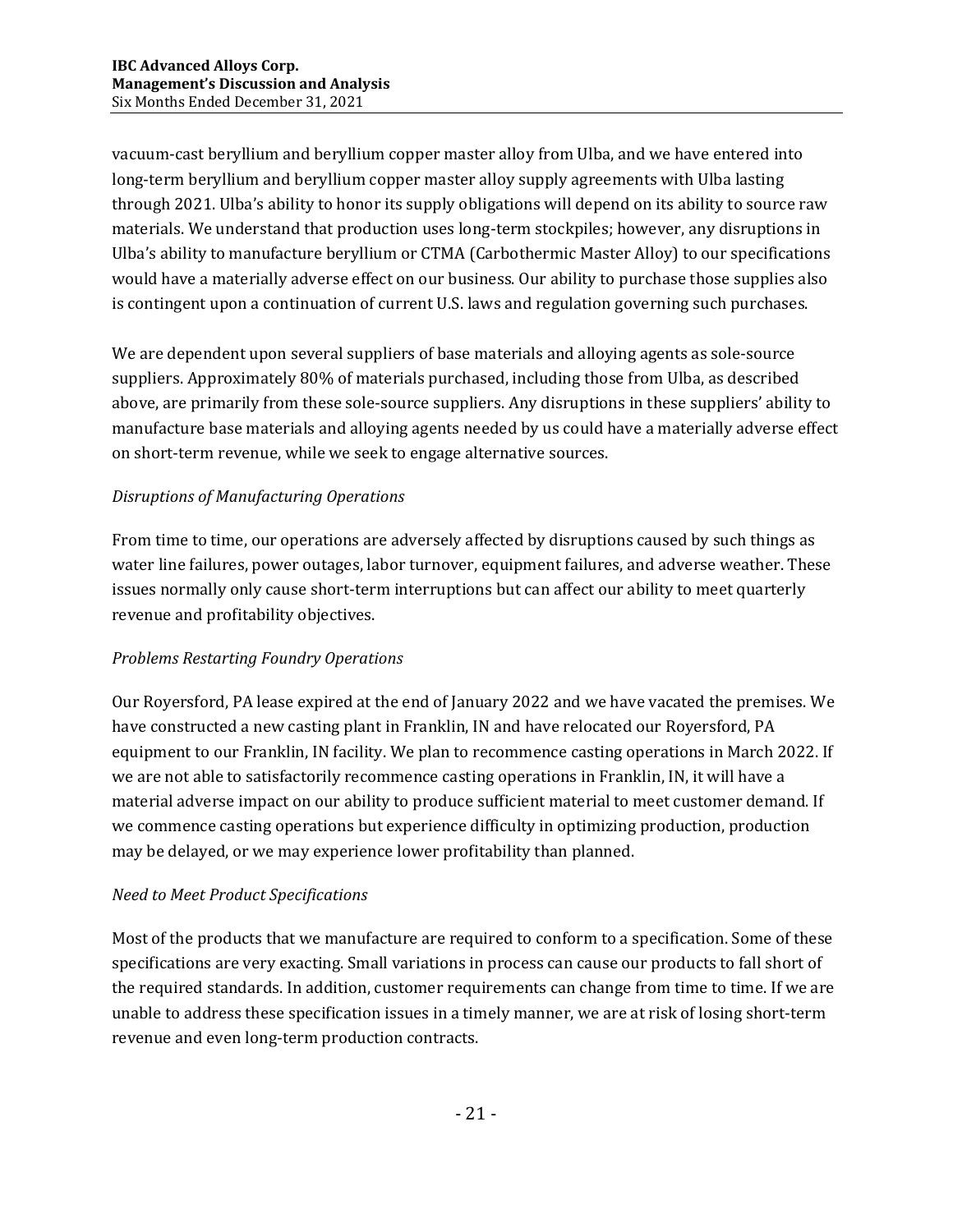#### **LEGAL MATTERS**

In the normal course of business operations, we and our subsidiaries are parties, from time to time, to various civil and administrative proceedings. These may include product liability claims, health and safety claims, environmental claims and employee-related matters.

As more fully discussed below, we are from time to time involved in a variety of claims, lawsuits, investigations and proceedings concerning securities law, intellectual property law, environmental law, employment law and the Employee Retirement Income Security Act ("ERISA"). We determine whether an estimated loss from a contingency should be accrued by assessing whether a loss is deemed probable and can be reasonably estimated. We assess our potential liability by analyzing our litigation and regulatory matters using available information. We develop our views on estimated losses in consultation with outside counsel handling our defense in these matters, which involves an analysis of potential results, assuming a combination of litigation and settlement strategies. Should developments in any of these matters cause a change in our determination as to an unfavorable outcome and result in the need to recognize a material accrual or should any of these matters result in a final adverse judgment or be settled for significant amounts, they could have a material adverse effect on our results of operations, cash flows and financial position in the period or periods in which such change in determination, judgment or settlement occurs.

- On September 8, 2017, an award was issued in favor of claimant Gerald Hoolahan against IBC Advanced Alloys Corp. The award, in the amount of \$1.2 million plus attorney's fees, costs, and expenses in the amount of \$155,000 was granted by the American Arbitration Association's International Centre for Dispute Resolution. The amount has been accrued and the matter was under appeal. On March 27, 2019, we received notice of the U.S. District Court for the District Massachusetts affirming the September 8, 2017, arbitration award made in favor of Gerald Hoolahan. We appealed this decision. Subsequently, on January 22, 2020, the U.S. Court of Appeals for the First Circuit affirmed the judgment of the U.S. District Court for the District of Massachusetts, which found in favor of Mr. Hoolahan. We are evaluating its payment options with respect to the award granted to Mr. Hoolahan.
- On January 21, 2014, a subsidiary in the Copper Alloys division, Nonferrous Products, Inc. ("Nonferrous Products") received a "Special Notice Letter of Potential Liability" from the U.S. Environmental Protection Agency ("EPA"). The letter references the EPA's determination that a release of hazardous materials had occurred at the Chemetco Superfund Site located in Hartford, Illinois. Chemetco, Inc. ("Chemetco") operated a secondary smelting operation for recycling and after-market processing of copper-bearing scrap and manufacturing by-products. The EPA has identified Nonferrous Products as a potentially responsible party ("PRP") under the Comprehensive Environmental Response,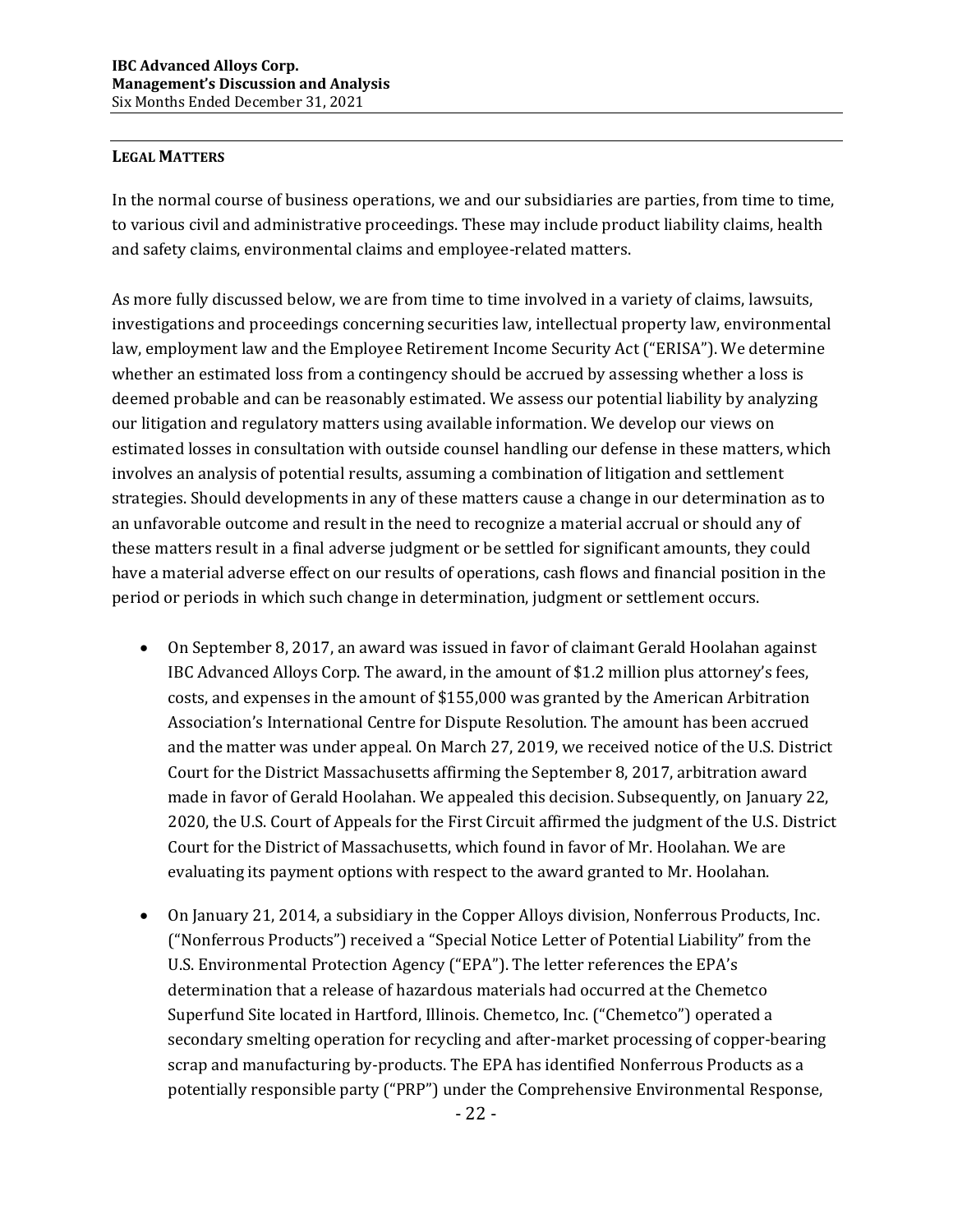Compensation, and Liability Act ("CERCLA"). Nonferrous Product was identified as PRP due to the EPA's review of Chemetco's records indicating that Nonferrous Products shipped more than 150,000 pounds of material to the Superfund Site. Nonferrous Products has joined a defense group of other PRPs ("Chemetco PRP Group"). The presumed amount of shipped material from Nonferrous Products classifies it as a Tier 3 Group member of four tiers, with Tier 1 consisting of PRP's that shipped the highest volume of material to Chemetco. By joining the PRP Group, Nonferrous Products entered into an Amended Cost Sharing Agreement which requires certain assessments based on an interim allocation according to the Tier Group. To date, Nonferrous Products has paid immaterial amounts related to these assessments and member fees. These assessments will be used to fund further site investigation to determine the amount of materials sent to Chemetco by each party and the best clean-up method. On September 27, 2017, it was brought to the attention of IBC Counsel that the EPA Special Notice Letter was delivered to our subsidiary, Specialloy Copper, LLC, identifying Specialloy Metals Company as a Potentially Responsible Party to the Chemetco Superfund Site. The entity noticed (Specialloy Metals Company) sold assets to Company's subsidiary and was subsequently dissolved. Company's subsidiary is covered under Nonferrous' Insurance policies, and other than the asset purchase transaction has no connection to the entity that was noticed. We are evaluating its options regarding notifying its insurers of potentially increased liability should the EPA and/or Chemetco PRP Group contribution lawsuit's attempt to name our subsidiary, Nonferrous Products as a defendant. Specialloy Metals Company was allocated with over 4 million pounds of material shipped to the Chemetco site, or more than ten times the amount allocated to Nonferrous Products. Should the EPA and/or Chemetco PRP Group contribution lawsuit pursue alter ego theories and name our subsidiary Company, Nonferrous Products, as a defendant, then IBC potentially faces significantly more liability requiring further defensive action.

#### **ENVIRONMENTAL AND OCCUPATIONAL SAFETY ISSUES**

We melt and machine materials that have the potential, if not controlled and handled appropriately, to have a negative effect on an individual's health and the environment. In addition, our operations use materials such as cutting and hydraulic fluids, which have the capacity to cause environmental contamination if left uncontained.

To mitigate these potential risks, we:

- employ a full-time health and safety manager to administer and monitor our safety programs;
- employ manufacturing practices to minimize and eliminate dispersal of fumes and dust;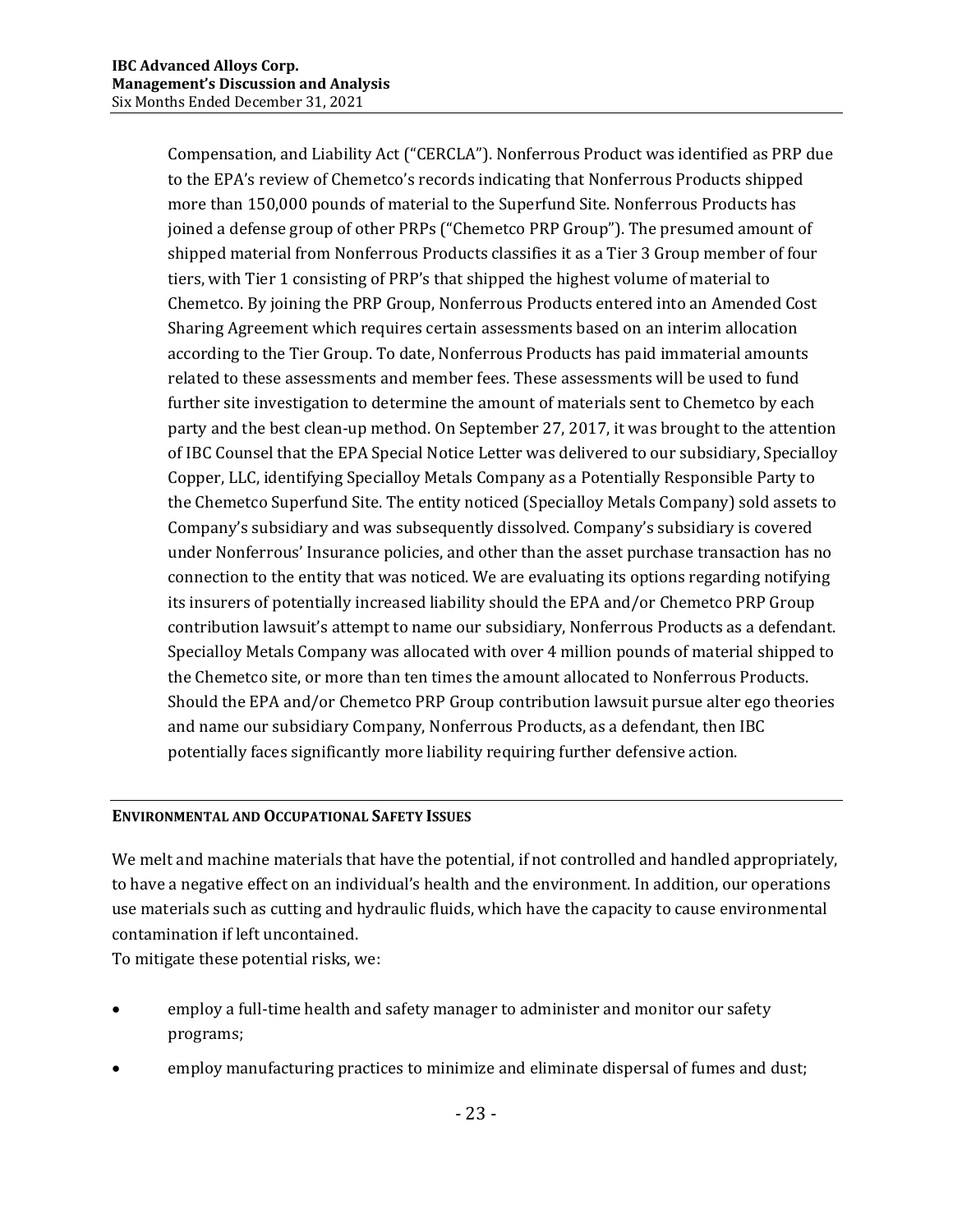- use trap basins and fluid reservoirs to capture and retrieve possible overages;
- use active exhaust vents and hoods located in equipment areas to capture and filter air;
- regularly schedule assessments and maintenance of in-house ventilation systems;
- require our employees to use appropriate personal protective equipment (such as respirators, outer garments, gloves, etc.) selected to limit and protect them from any potential exposures;
- conduct beryllium lymphocyte proliferation tests (BeLPT) to determine employees' potential for sensitivity to beryllium prior to possible exposure;
- undertake ongoing air quality monitoring and perform periodic employee health exams as per occupational health guidelines; and
- limit access to areas that may have a potential exposure to beryllium dust particles.

Despite these procedures, we remain subject to risk in this regard.

As with all industry, we are subject to periodic inspection by state and local safety, health, and environmental authorities. If during an inspection a failing was noted in our systems, the potential for the temporary or permanent closure of the facilities could exist. If during the periodic employee health screening, an employee displays elevated exposure to metals, it could require us to place the employee on sick leave, which would have the potential to impact both direct and indirect costs and cause a disruption of production. There is also the potential that an inherent safety or environmental exposure, if uncontrolled, could initialize legal action by employees, neighbors or those who visit our facilities.

To minimize the risks arising from pre-acquisition activities, we commissioned phase one environmental reviews prior to acquiring our copper alloys businesses. It is possible that environmental problems remain at our facilities that these phase-one assessments did not uncover.

#### **SHAREHOLDERS' EQUITY**

#### *SHARE ISSUANCES*

In November 2021, we issued 600,000 common shares for services to directors.

In December 2021, 771,043 common shares were issued to debenture holders with an issue date value of C\$154,000 in satisfaction of the December 31, 2021 interest payment in lieu of cash.